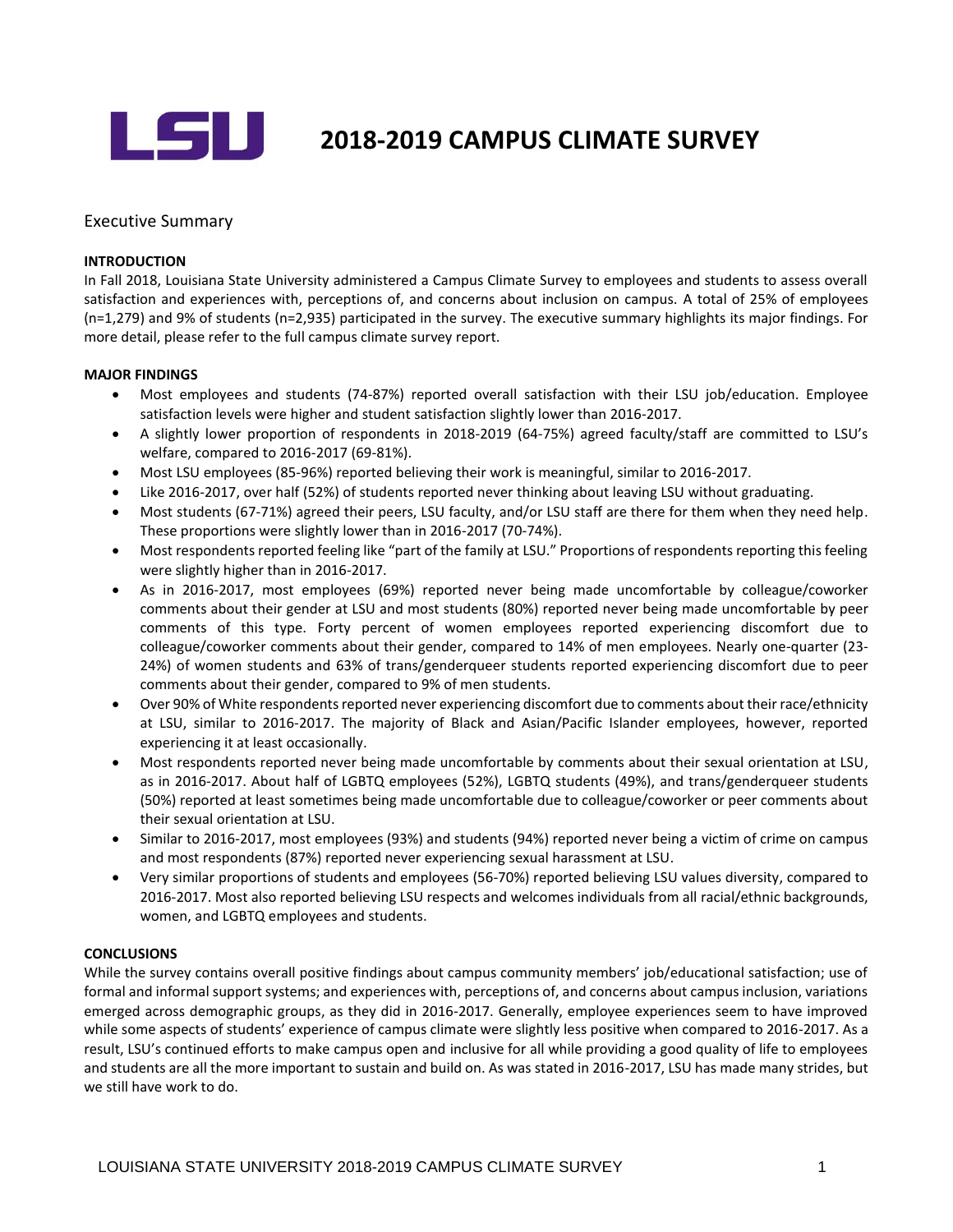# **INTRODUCTION**

In Fall 2018, Louisiana State University administered a Campus Climate Survey to employees and students to assess overall satisfaction and experiences with, perceptions of, and concerns about inclusion on campus. This report summarizes the results. It presents key findings about employee and student job and educational satisfaction, work experiences, and student use of available support systems; and employee and student experiences with, impressions of, and concerns about campus inclusion.

# **METHODS AND SAMPLE**

The LSU Campus Climate Survey Committee utilized a survey designed in 2016, which drew on past LSU climate studies as well as climate surveys previously administered at universities around the country. The Qualtrics survey was made available to all students, faculty, staff, and administrators at the LSU main campus. Pencil and paper administration was also available for any staff member who was unable to complete an online survey. One quarter (25%) of employees (n=1,279) and 9% of students (n=2,935) took the survey. A total of 18% of employees (n=929) and 6% of students (n=1,914) completed the entire survey by responding to every question. Data in this report comes only from respondents who recorded answers for all substantive (non-demographic) questions. Appendix A breaks down respondent demographics by race/ethnicity, gender, sexuality, and student/employee status.

# **ORGANIZATION**

 of connection to LSU; their experiences with discomfort related to campus members' comments about their gender, This report is a broad summary of the survey's findings. It is broken into four parts. *Part 1: Satisfaction and Support Systems*  examines respondent perceptions of LSU as an employer or educational institution, in addition to looking at student willingness to use campus support services. *Part 2: Campus Inclusion Experiences* explores students' and employees' sense race/ethnicity, sexual orientation, physical appearance, or religion; and their experiences with crime, fear, and sexual harassment. *Part 3: Perceptions of Campus Inclusion* covers student and employee beliefs about how well LSU values diversity, welcomes and demonstrates respect for people from a wide variety of backgrounds, and exhibits fairness. *Part 4: Concerns about Campus Inclusion* presents results relevant to employee and student concerns about various forms of inequality at LSU. Each part contains a discussion of descriptive statistics for survey responses, a qualitative analysis of respondents' written comments, and a conclusion summarizing the significance of the findings for campus climate at LSU.

# **PART 1: SATISFACTION AND SUPPORT SYSTEMS**

# **OVERALL SATISFACTION**

LSU employees and students reported relatively high levels of overall satisfaction. Most administrators (87%), staff (77%), and faculty (74%) reported satisfaction with their job. These numbers are up compared to 2016. Most graduate and undergraduate students (78%) reported satisfaction with their LSU education, a slightly lower percentage than 2016 (82%).

 employees agreed with the statement "Overall, I am satisfied with my job at LSU," compared to Black (73%) Higher proportions of Asian/Pacific Islander (90%), other race (86%), White (79%), and multiracial<sup>1</sup> (78%) and Hispanic/Latinx (75%), employees. Employees of color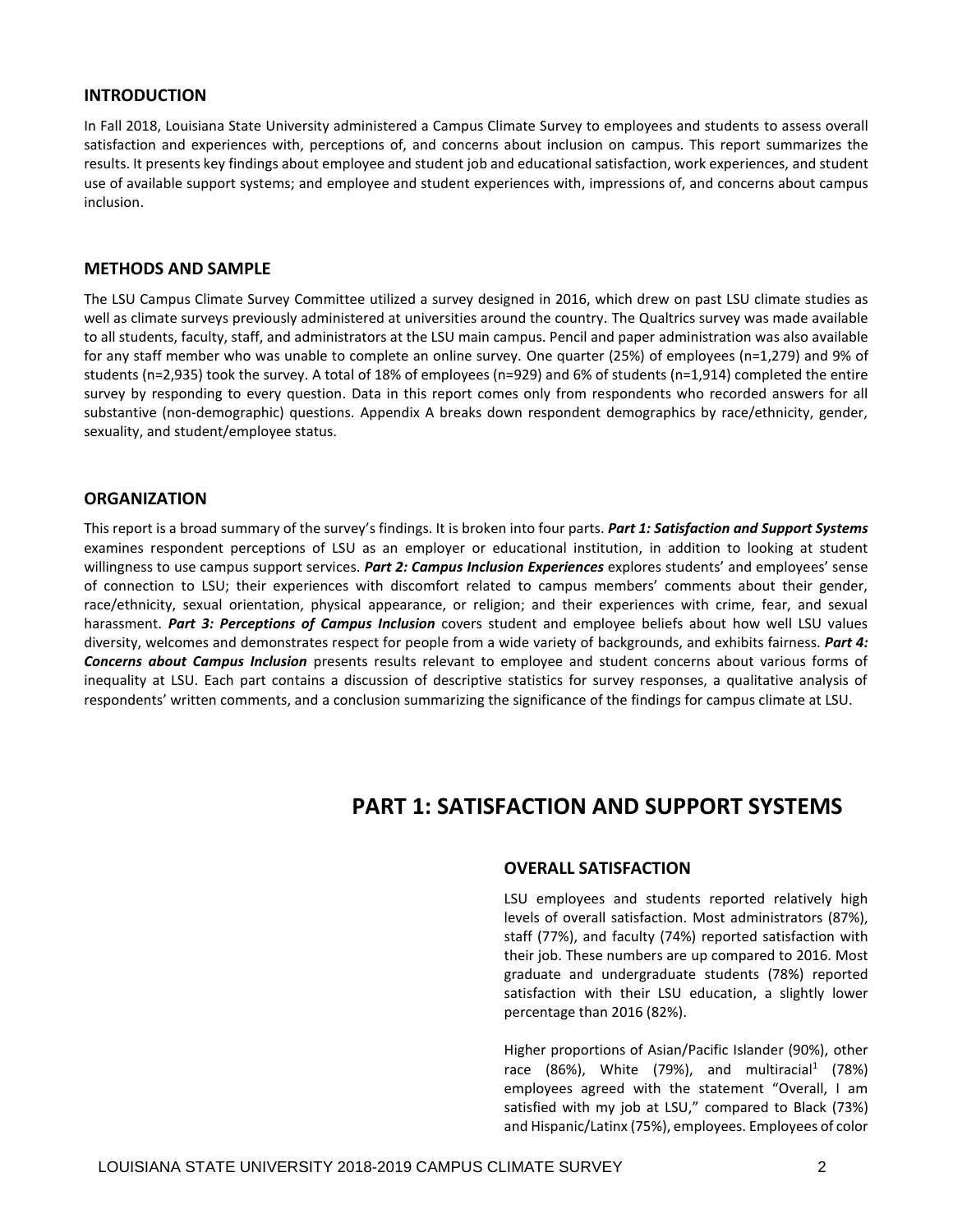typically reported feeling neutral rather than disagreeing with the statement. A somewhat greater proportion of White (81%), multiracial (81%), and Black (79%) students reported overall satisfaction with their LSU education than Asian/Pacific Islander (75%) and Hispanic/Latinx (73%) students—numbers that are all down from 2016.

Approximately 76-80% of cisgender<sup>2</sup> men/women respondents and non-LGBTQ employees reported overall satisfaction, compared to 63% of LGBTQ employees. More LGBTQ employees disagreed (20%) rather than reporting feeling neutrally (18%). Slightly larger proportions of trans/genderqueer (84%) students reported satisfaction compared to men, women, LGBTQ, and non-LGBTQ students (76-80%).3

 One employee, for example, wrote: "I'm very grateful to be a part of the staff at LSU, I'm honored to work at such Respondents could leave comments after each block of survey questions. Employees left 17 remarks about overall satisfaction. Students left 58. Non-LGBTQ, men, and Black respondents and other or unknown race students disproportionately left comments about satisfaction. Nearly one-third of employee comments (29%) and a small portion of student comments (9%) were positive. a great university." One student commented: "Although this is only my first semester as a Tiger, I am thoroughly enjoying my LSU experience."

 commented: "Too many years of no raises and budget Most comments provided critical feedback, however. The largest number of negative employee remarks on work satisfaction focused on resource-related issues such as understaffing, low compensation levels, or lack of raises (n=6). One simply wrote: "Severely underpaid." Another cuts have created an every person for themselves mentality."

 infrastructure, such as: "Add more sidewalks. Renovate old buildings." Others had to do with costs of attending, student wrote, "We are not paid a living wage" and commented on "monstrous fee(s)" taking a large portion for example, expressed concern about LSU being "riddled The largest proportion of student comments had to do with resources (28%) or teaching (28%). Some addressed understaffed departments or programs needing more resources, or low pay for graduate students. One graduate of those wages. Many student comments were specific critiques of LSU teachers and instructional quality. One, with researchers who have no desire to impart understanding of the subject matter of the curriculum," saying, "There are, truly, only rare exceptions."

# **COMMITMENT TO LSU**

 When asked if faculty/staff are committed to LSU's welfare, most respondents agreed. As Table 1 shows, this was especially true for employees (75%). A higher proportion of multiracial students (70%) reported positive beliefs, compared to White, Black, Hispanic/Latinx, or Asian/Pacific Islander students (64-66%). Most men (79%) and women (75%) employees and men/women and trans/gender queer (65-68%) students reported believing faculty/staff are committed to LSU's welfare. Similar proportions of LGBTQ (64%) and non-LGBTQ (66%) students and LGBTQ (71%) and non-LGBTQ (75%) employees reported positive beliefs about faculty/staff commitment. Compared to 2016, these proportions are similar, but that year, trans/genderqueer students and LGBTQ respondents reported these beliefs in comparatively smaller proportions.



 employees, but not all are committed to LSU's welfare. Two employees and 48 students commented on faculty/staff commitment to LSU. Most (29%) shared negative feedback about a particular program, department, or person. Many (25%) argued some Another large proportion (23%) commented on LSU and/or employees' focus not being on students enough expressing critical views of a disproportionate focus on research or athletics, for example, rather than students. White, male, and LGBTQ students disproportionately commented on this topic. Men students disproportionately left negative remarks.

#### **EMPLOYEE WORK EXPERIENCES**

Employees were asked three questions about their work experiences at LSU: whether or not they feel it is meaningful, how well their supervisor or chair communicates expectations, and how well that person exhibits people management skills. The majority of employees reported their work is meaningful, especially faculty (96%), compared to staff (85%) and administrators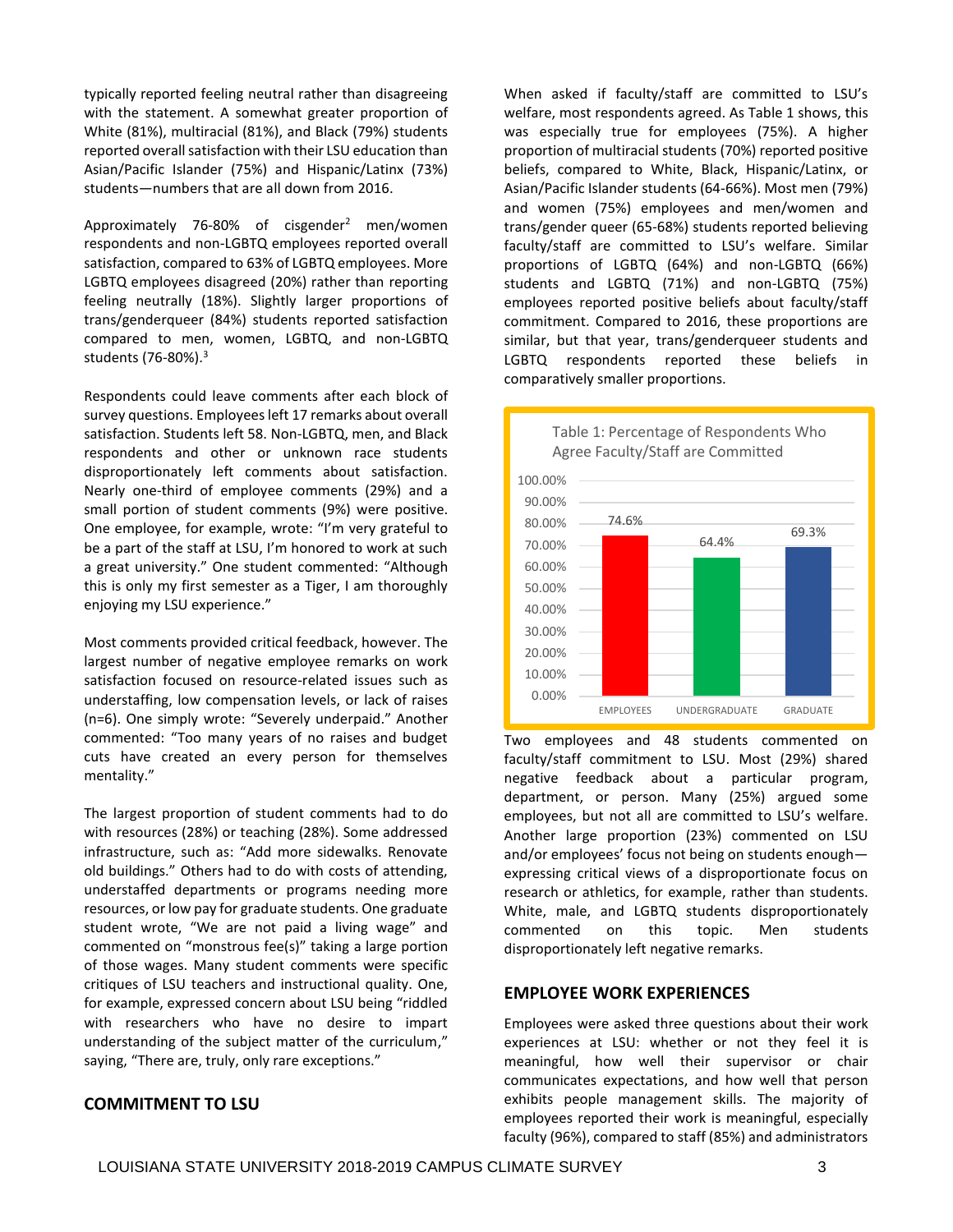statement "The work I do is meaningful to me," compared (91%). Higher proportions of Hispanic/Latinx (97%), and Asian/Pacific Islander (93%) employees agreed with the to White or Black employees (89-90%). Higher proportions of men (92%) and non-LGBTQ (89%) employees, compared to women (88%) and LGBTQ (84%) employees reported the same.

 communicates expectations" or demonstrates "good Most employees agreed their supervisor or chair "clearly people management skills," but at lower proportions (65% and 71%) than 2016 (70% and 74%). A larger proportion of men (76%) than women (71%), but similar proportions of LGBTQ and non-LGBTQ employees agreed their supervisor/chair communicates expectations clearly. A slightly larger proportion of Asian/Pacific Islander (72%), White, and Black (74%), and other race (76%) employees agreed compared to Hispanic/Latinx (66%) employees. Many of these numbers were up compared to 2016, however.

Similar proportions of women and men employees (66- 68%) reported their chair/supervisor has good people management skills. A smaller proportion of LGBTQ employees (58%) than non-LGBTQ employees (66%) agreed. The same was true for Hispanic/Latinx employees (56%), compared to Black (72%), White (67%), other race (67%), and Asian/Pacific Islander (62%) employees.

 communicating poorly, or micromanaging. As one said, "A PhD is not a predictor of having management skills." A example, one person commented: "I have an amazing Forty-six employees wrote comments about supervisors. Most (61%) provided critical feedback, typically remarking on supervisors: lacking leadership or people skills, smaller proportion (22%) left positive feedback. For supervisor!" White employees disproportionately commented on this topic. Women employees disproportionately left positive remarks.

#### **STUDENT SOURCES OF SUPPORT**

Most students (52%) reported never thinking about leaving LSU before graduating. Slightly larger proportions of trans/genderqueer (18%), Hispanic/Latinx (19%), multiracial (17%), and LGBTQ (16%) students reported many times or always thinking about it, compared to smaller proportions of their peers (6-13%).

 As one said, "I kept getting discouraged thinking I was Students left 101 written comments relevant to leaving LSU. A good proportion (21%) had to do with not leaving. going to lose my scholarship, but there is no university I would rather call home." The rest articulated factors that made them consider departing without a degree or transferring. The two most common reasons cited were

scarce resources (22%) and problems with a specific program (20%). Among students mentioning scarce resources as a reason they have considered leaving, many brought up the expense of tuition and fees. Many graduate students mentioned low compensation rates and high expenses putting strain on them.



Students answered questions about two sources of support at LSU: social networks and campus offices. Most agreed or strongly agreed their peers (71%), LSU faculty (71%), and LSU staff (67%) are there for them when they need help. Important variations emerged with regard to gender, race, and sexual orientation. As Table 2 shows, larger proportions of Hispanic/Latinx, multiracial and LGBTQ students disagreed with statements about people being there for them when they need help. This suggests greater proportions of these students feel unsupported in times of need, compared to their peers.

# **STUDENT USE OF CAMPUS SERVICES**

 including Multicultural Affairs, the Women's Center, Most students said they were likely to use broad-audience campus offices like the LSU Student Health Center (86%) or Career Services (89%). Slightly smaller proportions said the same of the Center for Academic Success (82%), Student Life (68%), and the Student Financial Management Center (66%). A smaller percent reported being likely to use offices more specific in mission such as campus ministries or faith communities (55%); Student Advocacy and Accountability (56%); the Office of Diversity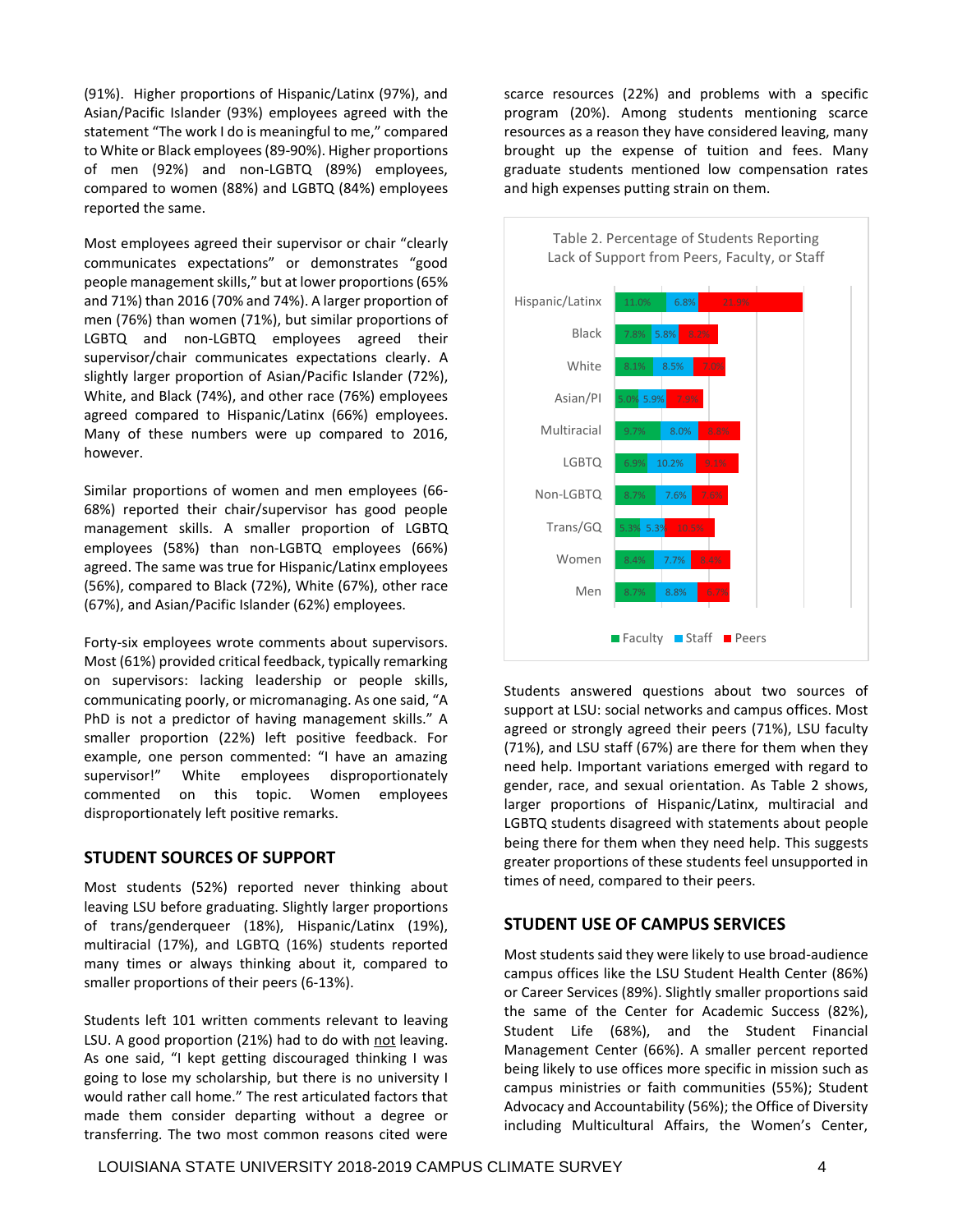and/or the African American Cultural Center (50%); and the Office of Disability Services (38%). Answers varied by demographic background.

# **Student Health Center**

Smaller proportions of men (83%), White (85%), and Asian/Pacific Islander (86%) students reported being likely to use the Student Health Center than trans/genderqueer (95%), Hispanic/Latinx (93%), multiracial (93%), women (88%), or Black (88%) students. LGBTQ (88%) and non-LGBTQ (86%) students reported using the center in similar proportions.

# **Student Advocacy and Accountability**

Larger proportions of Black (65%), LGBTQ (61%), Hispanic/Latinx (60%), women (60%) multiracial (59%), and trans/genderqueer (58%) students reported being likely to use Student Advocacy and Accountability, compared to men (48%), Asian/Pacific Islander (54%), White (54%), and non-LGBTQ (55%) students.

# **Student Life**

A greater proportion of women (73%) students said they were likely to use Student Life than men (60%) or trans/genderqueer (53%) students. A slightly larger proportion of non-LGBTQ students (69%) reported being likely to use the office, compared to LGBTQ students (66%). A greater proportion of Asian, Black, and multiracial students (77-78%) reported being likely to use Student Life, compared to White (66%) and Hispanic/Latinx students (58%). Many of these figures were up compared to 2016.

#### **Office of Disability Services**

Slightly larger proportions of LGBTQ (48%) and trans/genderqueer (53%) students reported being likely to use the Office of Disability Services, compared to women (40%), non-LGBTQ (36%), and men (31%) students. With the exception of Asian/Pacific Islander students, who reported using the office in lower proportions (32%), similar proportions of students across race reported being likely to use the office (37-40%).

#### **Campus ministries or faith communities**

A much greater proportion of men (50%) and women (58%) students reported being likely to use campus ministries or faith communities, compared to trans/genderqueer students (16%). Black students reported being likely to utilize these support systems in the highest proportions (63%), followed by multiracial (59%), White (54%), Hispanic/Latinx (44%), and Asian/Pacific Islander (40%) students. A much smaller proportion of LGBTQ students (25%) than non-LGBTQ students (60%) reported being likely to use campus ministries or faith communities.

# **Office of Diversity**

 affiliates (i.e. Multicultural Affairs, the Women's Center, A majority of Black (88%), trans/genderqueer (71%), multiracial (70%), Hispanic/Latinx (64%), Asian/Pacific Islander (60%), LGBTQ (67%), and women (58%) students reported being likely to use the Office of Diversity and its and the African American Cultural Center). A smaller proportion of men (32%), White (40%), and non-LGBTQ (47%) students reported being likely to use these offices. Many of these numbers were up from 2016.

# **Career Services**

A higher proportion of men/women (89-90%) reported being likely to use Career Services compared to trans/genderqueer students (76%). Higher proportions of Black (93%), multiracial (92%), Asian/Pacific Islander (90%), and White (89%) students reported being likely to use this office, compared to Hispanic/Latinx (82%) students. A slightly higher proportion of non-LGBTQ (90%) students, compared to LGBTQ students (86%) reported being likely to use Career Services.

# **Center for Academic Success**

Greater proportions of men (80%) and women (84%), students reported being likely to use the Center for Academic Success, compared to trans/genderqueer (71%) students. LGBTQ (82%) and non-LGBTQ (83%) students reported using it in similar proportions. A higher percent of Black students (90%) reported being likely to use CAS, compared to Asian/Pacific Islander or multiracial (83%), Hispanic/Latinx or White (82%) students.

#### **Student Financial Management Center**

Larger proportions of trans/genderqueer (68%) and women (69%) students reported being likely to use the Student Financial Management Center than men students (59%). Greater proportions of Black (81%) students reported being likely to use it, compared to multiracial (73%), Asian/Pacific Islander (69%), Hispanic/Latinx (64%), or White (62%) students.

Sixty-eight students left written comments about campus support systems. Most (84%) focused on specific program. While a portion said they were previously unaware of some offices in the survey or praised particular campus programs, the majority were specific and critical. The Student Health Center (29%) and Mental Health Services (22%) had the most remarks. A common theme running through them involved arguing the Health Center and Mental Health Services are not equipped to handle the needs of large numbers of students. Respondents mentioned long wait periods for appointments. As one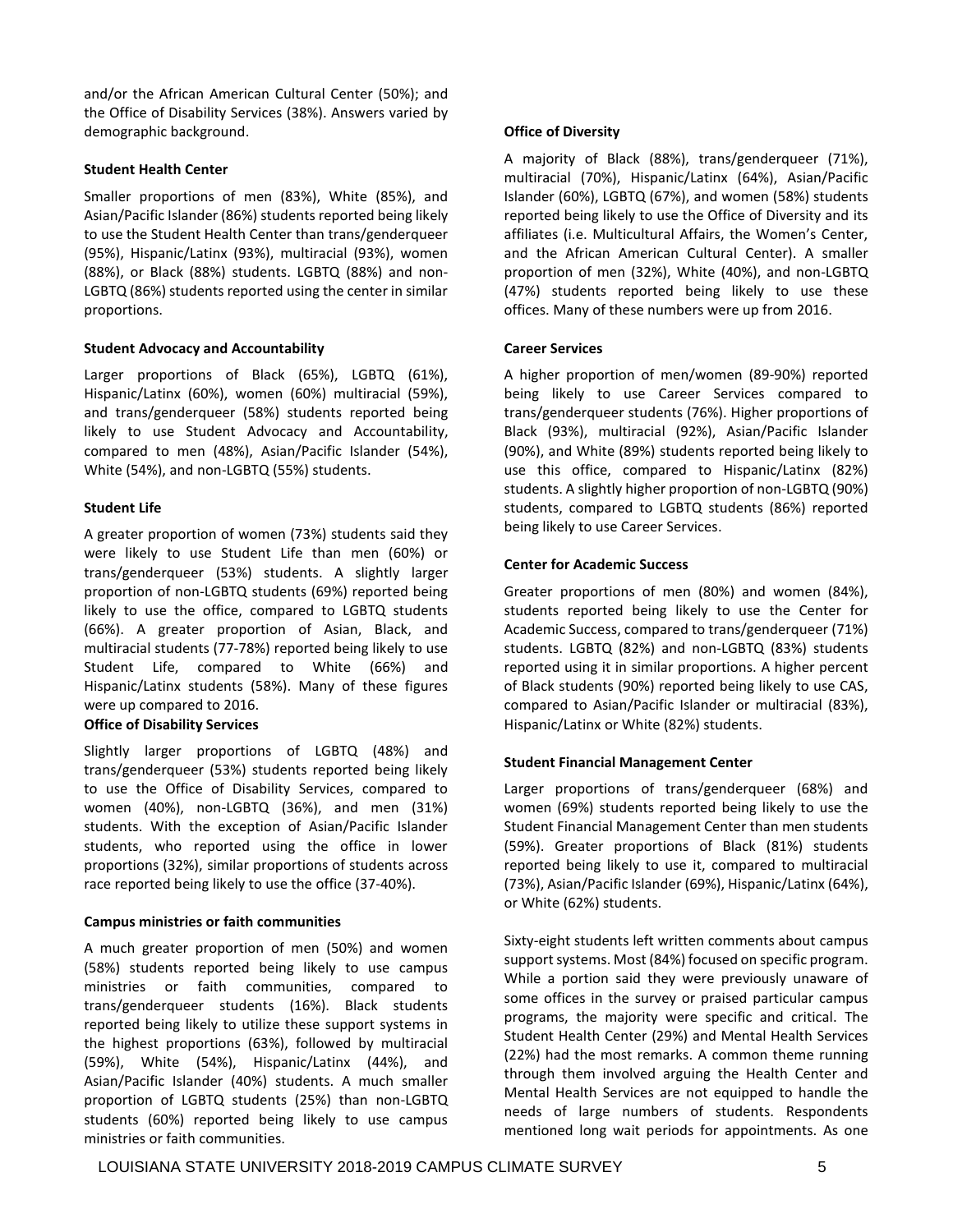with appointments." This was especially true for comments about mental health services, such as: "I am said, "The Student Health Center is understaffed, ill equipped (i.e.: no x-ray machine), and always backlogged displeased with the amount of time I would have to wait to see a therapist about my mental health."

# **BUILDING AND FACILITIES ACCESS**

The overwhelming majority of employees (91%) and students (95%) reported never being unable to get into a building, classroom, office, or bathroom on campus because it was inaccessible to people with disabilities. While these are large majorities, the numbers also mean approximately 1:10 employees and 1:20 students reported at least sometimes being unable to access space on campus because it was not accessible.

 some spoke of LSU's general lack of accessibility, the Race, gender, and sexuality did not significantly impact responses to this survey item. Twenty-six students and 22 employees left remarks about campus accessibility. While majority identified buildings or spaces on campus that are not accessible to people with physical disabilities and/or argued campus needs to be ADA compliant.

# **CONCLUSIONS**

When comparing measures of satisfaction and commitment in 2016 to those reported in 2018, we see employee job satisfaction has improved in all status categories, except for LGBTQ employees, where it remained stable. The increase in the number of positive employee written comments also reflects this improvement. Most negative comments from employees were related to issues of compensation. Next, fewer students are satisfied with their education across status categories in 2018 in comparison to 2016. An important

 committed to LSU's welfare 2018 than in 2016, while this departure here is among trans/genderqueer students, who reported satisfaction in greater proportions in 2018 than in 2016. Lastly, smaller proportions of students and administrators reported believing faculty/staff are belief among staff and faculty increased. The 2016 proportion of underrepresented and women students who expressed believing faculty/staff are committed remained stable in 2018. In contrast, there was a marked decrease in the proportion of white and male students who reported these positive beliefs. This suggests LSU employee morale and views of LSU commitment have improved from 2016 to 2018. However, student concerns continue to need additional attention. Student written comments point to concerns about resources, graduate student pay, and lack of student-focused teaching as areas in need of improvement.

When looking at student support, a majority of students still reported not considering leaving LSU without graduating. However, a greater proportion of students across status groups reported thinking about it than in 2016. Written comments attributed this to increasing costs, lack of resources, and (for graduate students) low pay. These responses differ from 2016, when difficulty of curriculum was among the most common reasons given for thinking about leaving LSU. Larger proportions of trans/genderqueer students reported an ability to rely on all forms of support at LSU in 2018 than in 2016. Lack of informal peer support is still an area higher proportions of Hispanic/Latinx, multiracial, and LGBTQ students reported issues with.

Student involvement with formal support systems in 2018 is similar to 2016. Written comments continue to reflect respondents believing the Student Health and Mental Health Centers are not equipped to handle the needs of LSU's student body, based on their experiences with appointment backlog and lack of proper staff, facilities, and equipment.

statement, compared to graduate students (54%) and faculty (52%). These numbers are up from 2016.

Answers were not uniform across racial, gender, and sexual orientation groups. Most other race employees either disagreed or responded neutrally rather than agreeing. The same was true for LGBTQ respondents and

# **PART 2: CAMPUS INCLUSION EXPERIENCES**

Most respondents reported feeling like "part of the family Most respondents reported feeling like "part of the family and a Asian/Pacific Islander employees (72%) agreed with this at LSU." Higher proportions of administrators (70%), staff and the tracteristic compared to responden (61%), and undergraduates (57%) agreed with this

**FEELINGS OF INCLUSION trans/genderqueer students. Larger proportions of White**<br>and Asian/Pacific Islander students (60%) and Asian/Pacific Islander students (60%) statement, compared to respondents in other racial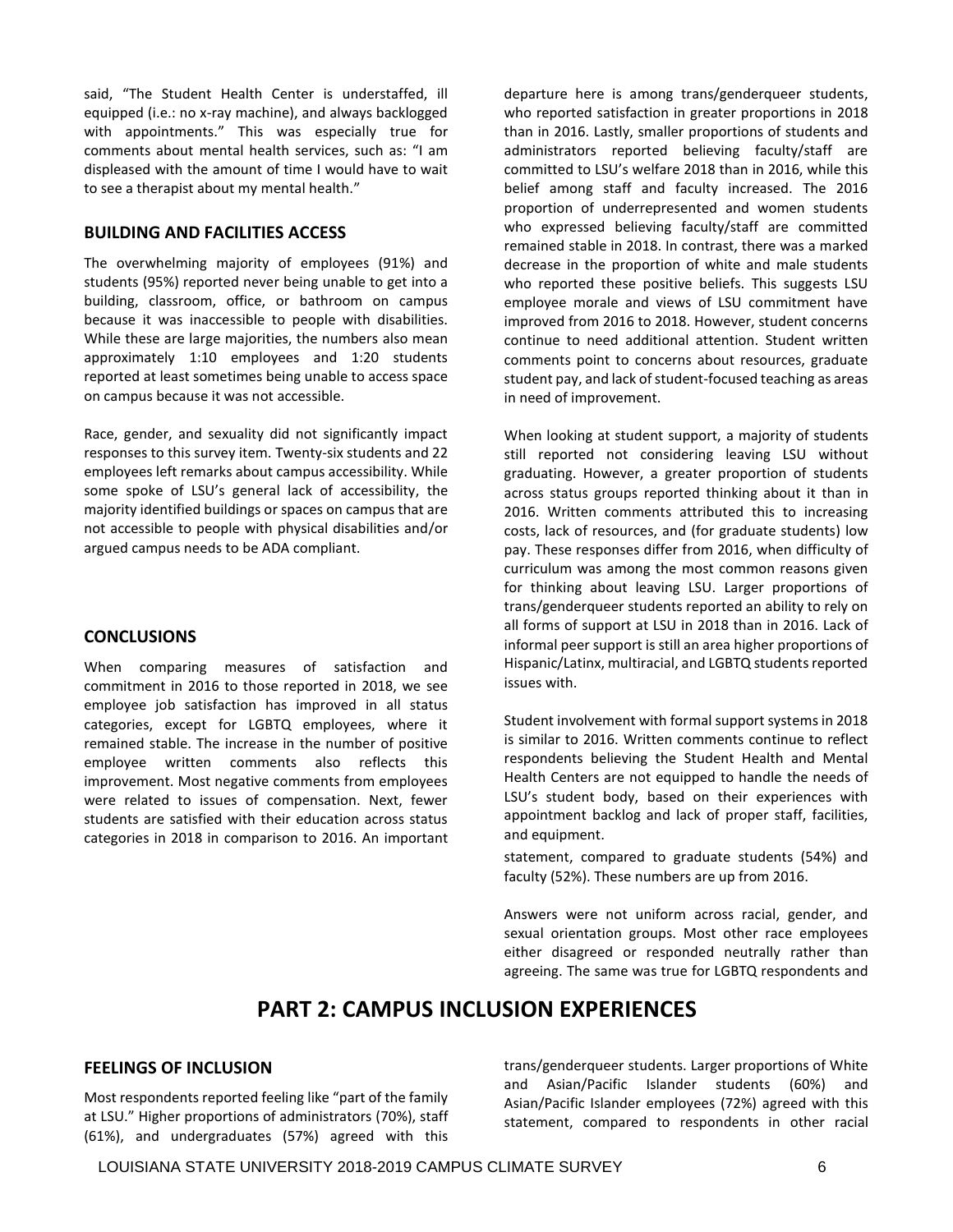categories. Similar proportions of women/men students (56-57%) and employees (59-62%) and non-LGBTQ students and employees (59-60%) agreed.

When asked how often they "felt like an outsider" among colleagues/peers at the university, a near-majority of administrators (46%) and staff (43%) said "never," compared to 34% of faculty. This was true for comparable proportions of undergraduate (37%) and graduate students (34%). Race, gender, and sexual orientation shaped answers to this question. A near-majority of White (43%) and Hispanic/Latinx (41%) employees said they never felt this way, but most other race (76%), Asian/Pacific Islander (66%), and Black (63%) employees reported at least sometimes feeling like an outsider.

Across racial categories, most students also reported at least sometimes feeling like an outsider. However, a larger proportion of White (39%) and Hispanic/Latinx or Asian/Pacific Islander (37%) students reported never feeling this way, compared to multiracial (30%) and Black students (32%). More men (45 and 47%) respondents reported never feeling like an outsider, compared to women (34 and 38%) respondents and trans/genderqueer students (13%). Larger proportions of LGBTQ employees/students (14/15%) reported very often feeling this way, compared to men, women, and non-LGBTQ respondents (3-7%).

LSU. Others pointed out problems fitting in, such as: "I feel Five employees and 25 students left comments about feeling like part of the family or an outsider at LSU. For comments about LSU family, some respondents pointed out they were new here and were not fully integrated; felt connected in their home department or program, but not elsewhere; or felt positively about their connection to like an outsider to most of the population at LSU" or "I feel alone and sometimes college life seems to be so hectic here and unenjoyable in comparison to my friends that go to other schools. The bright side is that I started trying harder so I don't feel as bad as I once did."

# **INCLUSION-RELATED EXPERIENCES**

 To assess people's experiences with inclusion, the survey included questions about fearing for one's personal safety asked how frequently individuals were made to feel uncomfortable due to comments about their gender, race/ethnicity, sexual orientation, religion, or physical appearance. Employees reported on colleague/coworker and student comments. Students reported on peer and faculty/staff comments. This section of the survey also or being a victim of crime or sexual harassment on campus. Respondents could indicate they never, once in a while, somewhat often, or very often experienced these things. For simplicity, we report results using three response categories: never, once in a while, and (somewhat/very) often.

#### **Comments based on gender**

Most employees reported never being made uncomfortable by colleague/coworker (69%) or student (87%) comments about their gender at LSU. Most students (80%) reported never being made uncomfortable by peer or faculty/staff comments of this type. These patterns varied by gender and sexual orientation, however.

Greater proportions of trans/genderqueer students and women and LGBTQ respondents reported experiencing this type of discomfort. A near majority of women employees (40%), compared to just 14% of men employees, reported at least sometimes being made uncomfortable by colleague or coworker comments about their gender. A small percentage of men students (8-9%) reported being made uncomfortable by faculty/staff or peer comments about their gender, compared to 23-24% of women and 55-63% of trans/genderqueer students.

About 16-17% of non-LGBTQ students reported this type of discomfort, compared to 30-38% of LGBTQ students. A larger proportion of LGBTQ employees reported discomfort stemming from colleague or coworker comments based on their gender (36%) than non-LGBTQ employees (30%). Students reported discomfort related to peer (rather than faculty/staff) comments in larger proportions, across demographic categories.

Higher percentages of Hispanic/Latinx (44%), White (32%), and other race (29%) employees reported being made uncomfortable by colleague or coworker comments about their gender, compared to other racial groups. Slightly higher proportions of White (21-22%) and Hispanic/Latinx (17-20%) students reported being made uncomfortable by faculty/staff or peer comments about their gender, compared to other students (12-15%).

#### **Comments based on race/ethnicity**

Most respondents across racial categories reported never experiencing discomfort due to comments about their race/ethnicity at LSU, with two exceptions: half of Black employees and 55% of Asian/Pacific Islander employees reported at least sometimes being made uncomfortable by colleague/coworker comments about their race. Over 90 percent of White employees reported never being made uncomfortable by comments about their race or ethnicity from colleagues/coworkers (91%) or students (95%). The overwhelming majority of White students also said they were never made uncomfortable by these types of comments from faculty/staff (94%) or peers (91%).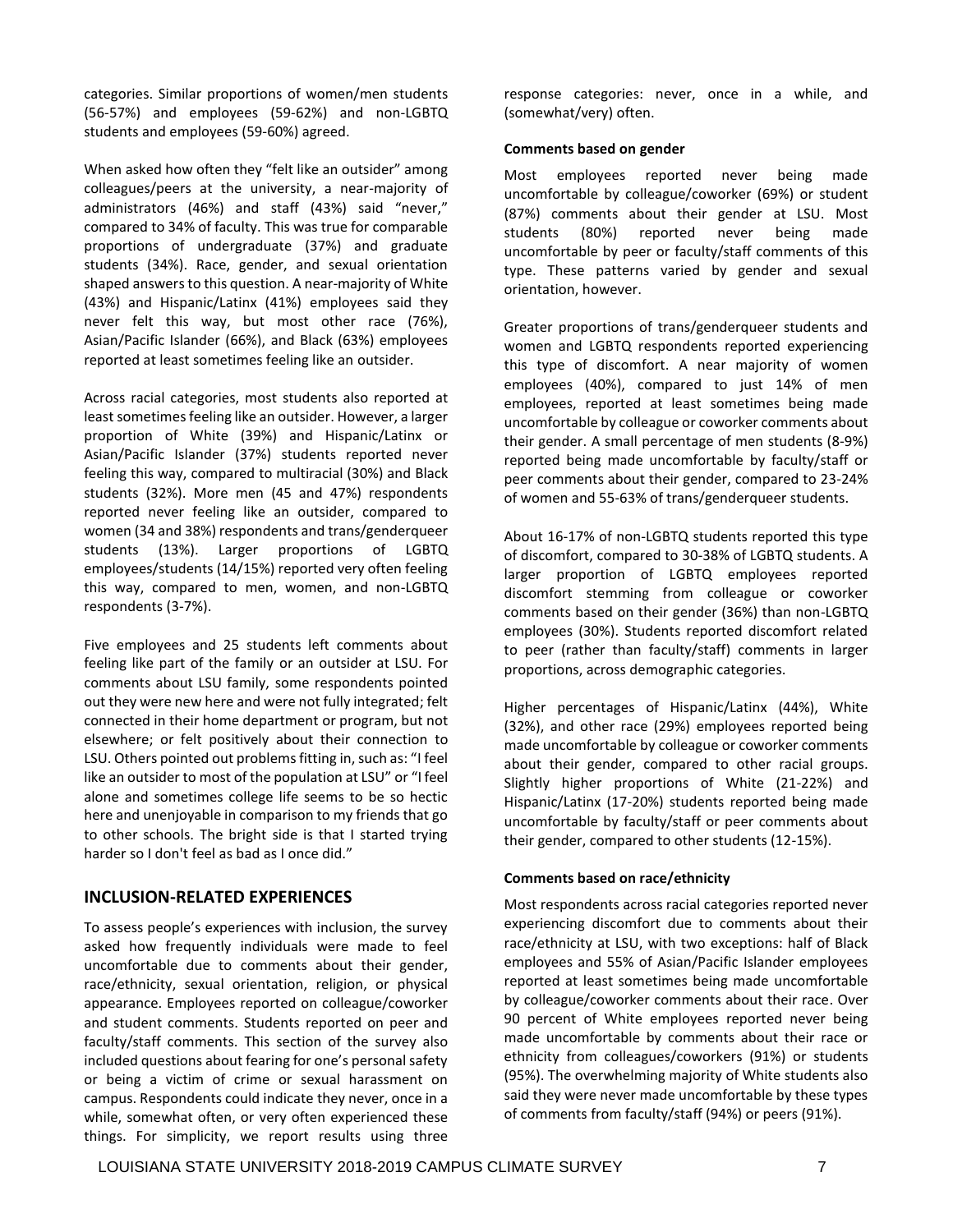People of color, particularly Black employees and students, reported different experiences. Comparably smaller majorities of Black (68%), Hispanic/Latinx (74%), Asian/Pacific Islander (75%), and multiracial (84%) students reported never being made uncomfortable in this way due to faculty/staff comments. Looking at comments by peers, however, a larger proportion of students of color reported at least sometimes being made uncomfortable by comments about their race. Only 9% of White students reported ever having these experiences, compared to 44% of Black students, 36% of Hispanic/Latinx students, 33% of multiracial students, and 28% of Asian/Pacific Islander students.

Smaller proportions of employees reported student comments about their race leading to discomfort. Proportions of White (5%) and other race (10%) employees were especially low, compared to Black (28%), Hispanic/Latinx (22%), and Asian/Pacific Islander (31%) employees. Gender and sexual orientation did not significantly impact student or employee experiences with comments about their race.

# **Comments based on physical appearance**

Most respondents (76-88%) reported never experiencing discomfort due to comments about their physical appearance at LSU. Answers varied by demographic background, however.

to 81% of Hispanic/Latinx and 82% of Asian/Pacific



Between 77-84% of White, Black, and Asian/Pacific Islander employees reported never being made uncomfortable by colleague/coworker comments about their physical appearance, compared to 69% of Hispanic/Latinx and 71% of other race employees. For discomfort tied to student comments about their physical appearance, 87-95% of White, Black, and other race employees said they had never experienced it, compared

Islander employees. Slightly different patterns applied to students: 89-91% of White, Asian/Pacific Islander, and multiracial students reported never experiencing this due to faculty/staff comments, compared to 83% of Black and 84% of Hispanic/Latinx students. Between 78-83% of White, Black, and Asian/Pacific Islander students reported never being made uncomfortable by peer comments of this type, compared to 73-74% of Hispanic/Latinx or multiracial students.

A larger proportion of men (84%) than women (74%) employees reported never being made uncomfortable by colleague/coworker comments about their physical appearance. Experiences with student comments were more similar for men and women employees: 89% of men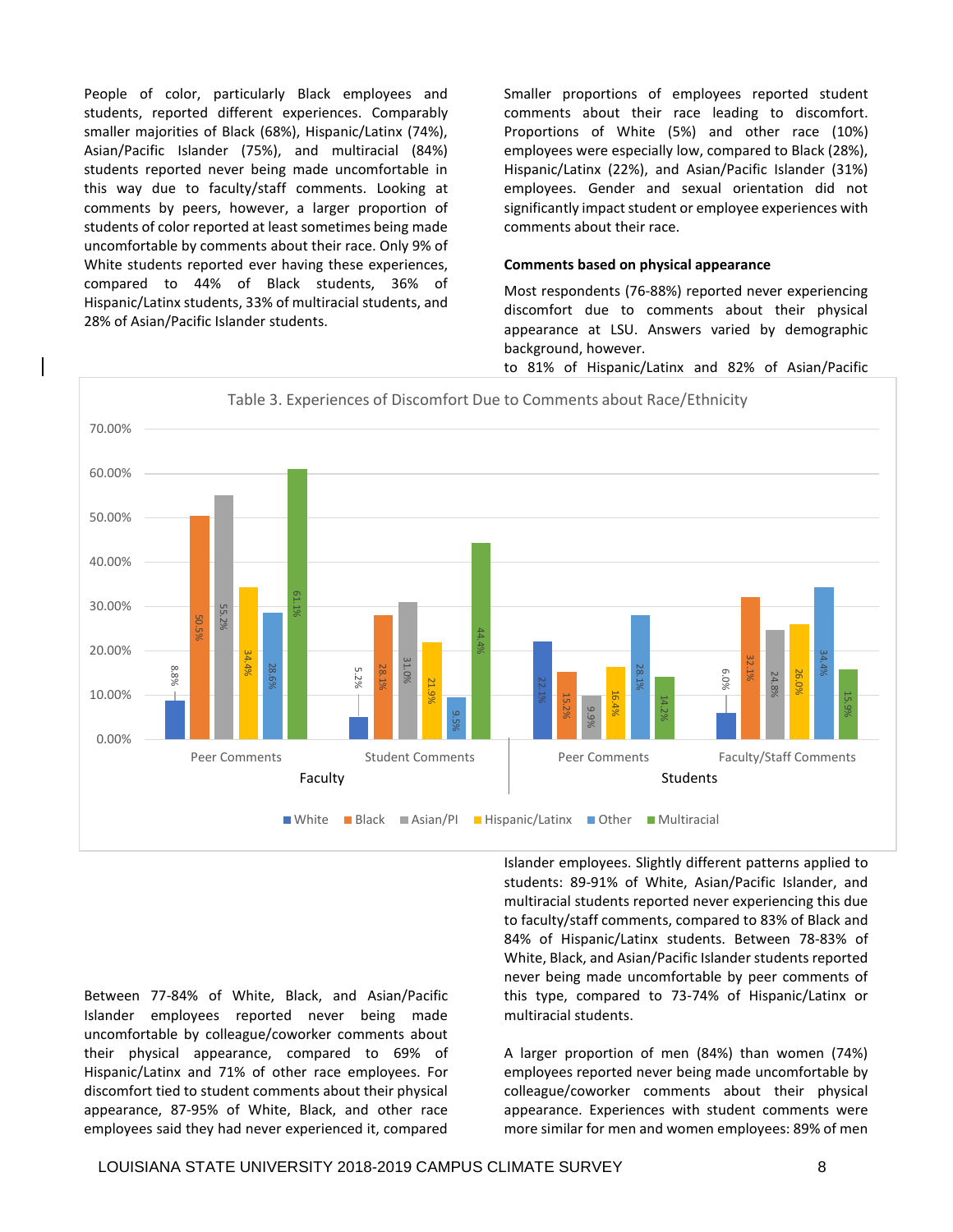and 87% of women reported never experiencing that kind of discomfort. A larger proportion of trans/genderqueer students reported experiencing discomfort due to faculty/staff (18%) or peer comments (26%) about their physical appearance, compared to men or women students (10-12% and 15-25%). A total of 77% of non-LGBTQ employees reported never being made to feel uncomfortable by colleague/coworker comments of this sort, compared to 65% of LGBTQ employees. The same pattern applied to LGBTQ (76%) versus non-LGBTQ (87%) employees speaking of student comments. Similar proportions of LGBTQ and non-LGBTQ students reported never experiencing this due to faculty/staff comments, but a larger proportion of LGBTQ (35%) compared to non-LGBTQ (19%) students reported discomfort due to peer comments about their physical appearance.

#### **Comments based on sexual orientation**

 reported being made uncomfortable by people's An overwhelming majority of respondents reported never being made uncomfortable by comments about their sexual orientation at LSU. However, larger proportions of trans/genderqueer students and LGBTQ respondents comments about their sexuality (see Table 4).

 to comments about one's sexual orientation, with one Race did not significantly impact reported discomfort due exception: Looking at comments made by peers, a slightly higher proportion of multiracial (13%) and Hispanic/Latinx (15%) students reported these experiences, compared to 7-10% of other students.



#### **Comments based on religion**

Over 80% of respondents reported never being made uncomfortable by comments about their religion at LSU. A very large proportion of employees said this of student comments (93%). Race did not significantly impact answers to this question, with one exception: a higher percentage of White (18%) and multiracial (19%) students reported experiencing this due to peer comments, compared to other students (7-12%).

A slightly higher proportion of trans/genderqueer, women, and LGBTQ students reported experiencing discomfort due to peer comments about their religion. About one-fifth (21%) of LGBTQ students reported peer comments about their religion making them uncomfortable, compared to 16% of non-LGBTQ students. Similar patterns applied to trans/genderqueer (21%) and women (19%) students compared to men (13%).

Compared to other topics in the survey, respondents left a wider variety of written remarks relevant to questions about discomfort associated with status-based comments. Of 56 student remarks, a few had to do with experiencing gender discrimination (n=5), racial bias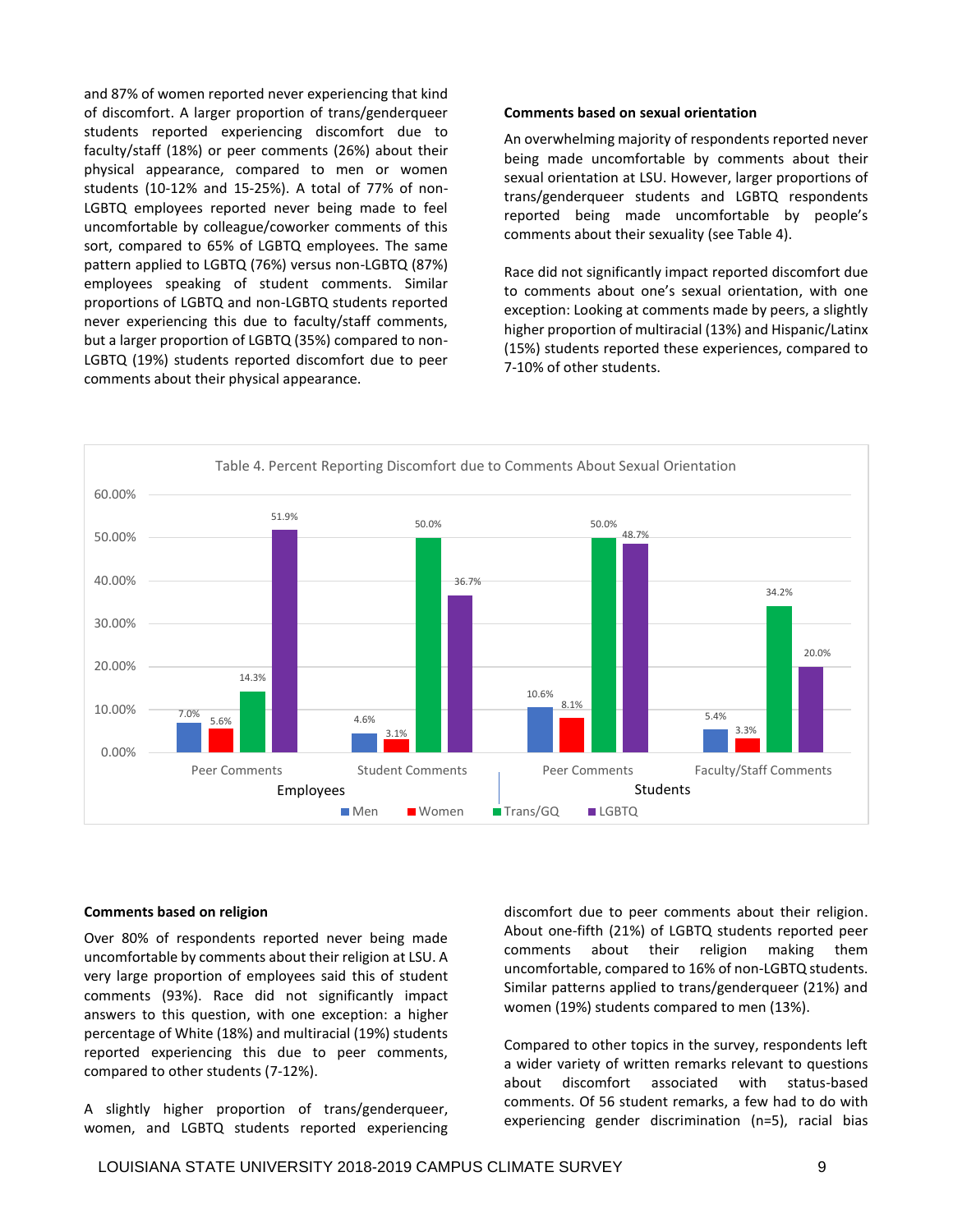student wrote: "I have felt looked down on by certain advantages." Another shared an experience of being speech alley, like "Free speech alley can be a problem, the (n=7), or social class obstacles (n=2). For example, one faculty, staff, and peers because I have a working class background and almost no financial/economic called a racial slur and having a full drink thrown at their car after telling someone they were parked where they might get a ticket. Four students left comments about free religious groups attack us."

Of 30 employee comments in this section, some had to do with gender discrimination (n=3), racial bias (n=3), ageism (n=3), political differences (n=3), or religion (n=4). For example, one wrote: "I have hear[d] many students make derogatory comments about people of color and sexual minorities – although they weren't directed toward me they were very hurtful." Two comments talked about feeling like Christianity or religion/faith are looked down upon. Two spoke of awkwardness associated with being non-religious on campus, two of being judged for being religious.

 survey. For example, one wrote "I am white and straight, so no, I haven't had these issues based on my race or orientation." The bulk of this type of student comment, wrote: "The climate is worse for a white male than anywhere else, especially if you are religious and straight." The majority of student remarks (61%) and nearly a third of employee comments (27%) in this section reported thoughts about being white, male, Christian, politically conservative, and/or heterosexual on campus. A minority of student comments (n=8) and nearly all employee comments of this type simply made their status known, to provide context for why they answered as they did in the however, shared negative feelings. For example, one Another said, "when watching videos in class or discussing slavery, I feel that that all eyes are upon me because of what my face did 150 years ago." Remarks like these accounted for a larger proportion of comments in this section than they did in 2016.

# **CRIME AND SAFETY**

Most LSU employees (54%) reported never fearing for their safety on campus. The majority of students (60%) reported experiencing fear at least occasionally. Most said they feared for their safety once in a while (41%) rather than often (19%). A slightly higher proportion of Hispanic/Latinx (53%), White (49%), and other race employees (43%) reported fearing for their safety on campus, compared to about one-third of Black (31%) and Asian/Pacific Islander (28%) employees. A larger proportion of White and multiracial students (63%) reported at least sometimes fearing for their safety on campus, compared to other students (46-56%).

 did influence students'. Over two-thirds of LGBTQ Gender significantly influenced fear. Most men employees (72%) and students (65%) reported never fearing for their safety on campus, but most women employees (57%) and students (70%) and trans/genderqueer students (74%) reported feeling afraid at least once in a while. Sexuality did not significantly impact reported employee fear, but students (71%), compared to 58% of non-LGBTQ students reported experiencing it.

# **Crime victimization**

The overwhelming majority of employees (93%) and students (94%) reported never being criminally victimized at LSU. Race, gender, and sexuality did not significantly impact victimization experiences.

# **Sexual harassment**

A majority of employees and students (87%) reported never experiencing sexual harassment at LSU. Race did not significantly affect reports of sexual harassment. Women employees (17%) and students (16%) and trans/genderqueer students (29%) reported experiencing sexual harassment in greater proportions than men employees and students (4%). LGBTQ employees and students (24%) reported experiencing it in greater proportions than did non-LGBTQ employees (12%) and students (10%).

 night is generally considered unsafe." An employee Students left 60 written comments about safety and 15 about sexual harassment, employees left 21 and 5. Most comments about sexual harassment relayed details of personal experiences (75%) rather than someone witnessing such conduct (25%). The largest proportion of comments about safety (40%) had to do with poor lighting on campus or experiencing fear at night. These comments came disproportionately from women respondents. For example, one student wrote, "Walking around campus at similarly commented, "Some areas of campus do not have good lighting and walking at night does not feel safe."

# **CONCLUSIONS**

The overwhelming majority of LSU employees and students expressed feeling included within the LSU community. Most respondents seldom faced discomfort due to comments about their gender, race/ethnicity, physical appearance, religion, or sexual orientation. Most students and employees also reported feeling like part of the LSU family. A moderate proportion of respondents reported never fearing for their safety on campus and nearly all respondents reported never experiencing crime victimization or sexual harassment on campus.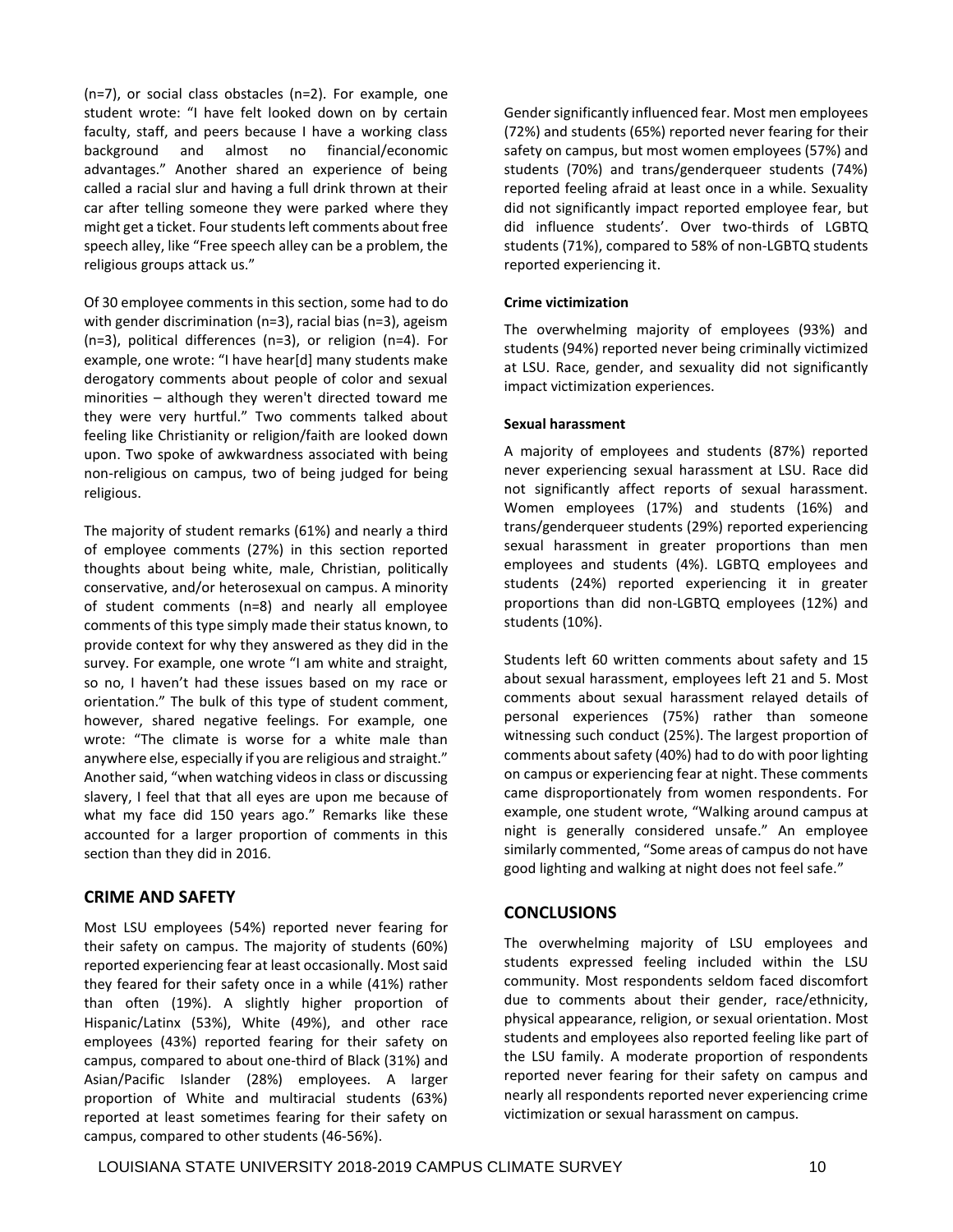Despite these overall figures, data from the survey, when teased out across race/ethnicity, gender, and sexuality, revealed varying patterns. Consistent with findings from 2016, higher proportions of LSU employees and students of color expressed feeling fear on campus, as well as facing discomfort due to comments based on race and ethnicity. Further, comments about gender and sexual orientation more frequently negatively impacted trans/genderqueer students and LGBTQ respondents. Greater proportions of White and non-LGBTQ respondents reported rarely feeling like an outsider on campus in comparison to LGBTQ and respondents of color and trans/genderqueer students.

# **PART 3: PERCEPTIONS OF CAMPUS INCLUSION**

# **VALUING DIVERSITY**

When asked if diversity is valued at LSU, a majority of respondents agreed. Over 70% of administrators and undergraduate students expressed believing LSU values diversity, compared to 69% of staff, 60% of faculty, and 56% of graduate students.

With the exception of Hispanic/Latinx employees (72%) and multiracial students (70%), a smaller proportion of respondents from underrepresented racial groups reported believing diversity is valued at LSU. Relative to White (73%) students, there was generally lower agreement with this statement among students of color, especially Black (50%) and Hispanic/Latinx (51%) students. Many of these numbers were up from 2016, however. A larger percentage of White (71%) and Hispanic or Latinx (72%) employees agreed than did Asian/Pacific Islander (59%), Black (47%), and other race (62%) employees. All these employee numbers were higher than 2016.

Over two-thirds (68%) of men and women employees reported believing LSU values diversity. A higher proportion of men (67%) and women (69%) students reported the same belief, compared to trans/genderqueer (45%) students. A comparatively smaller percent of LGBTQ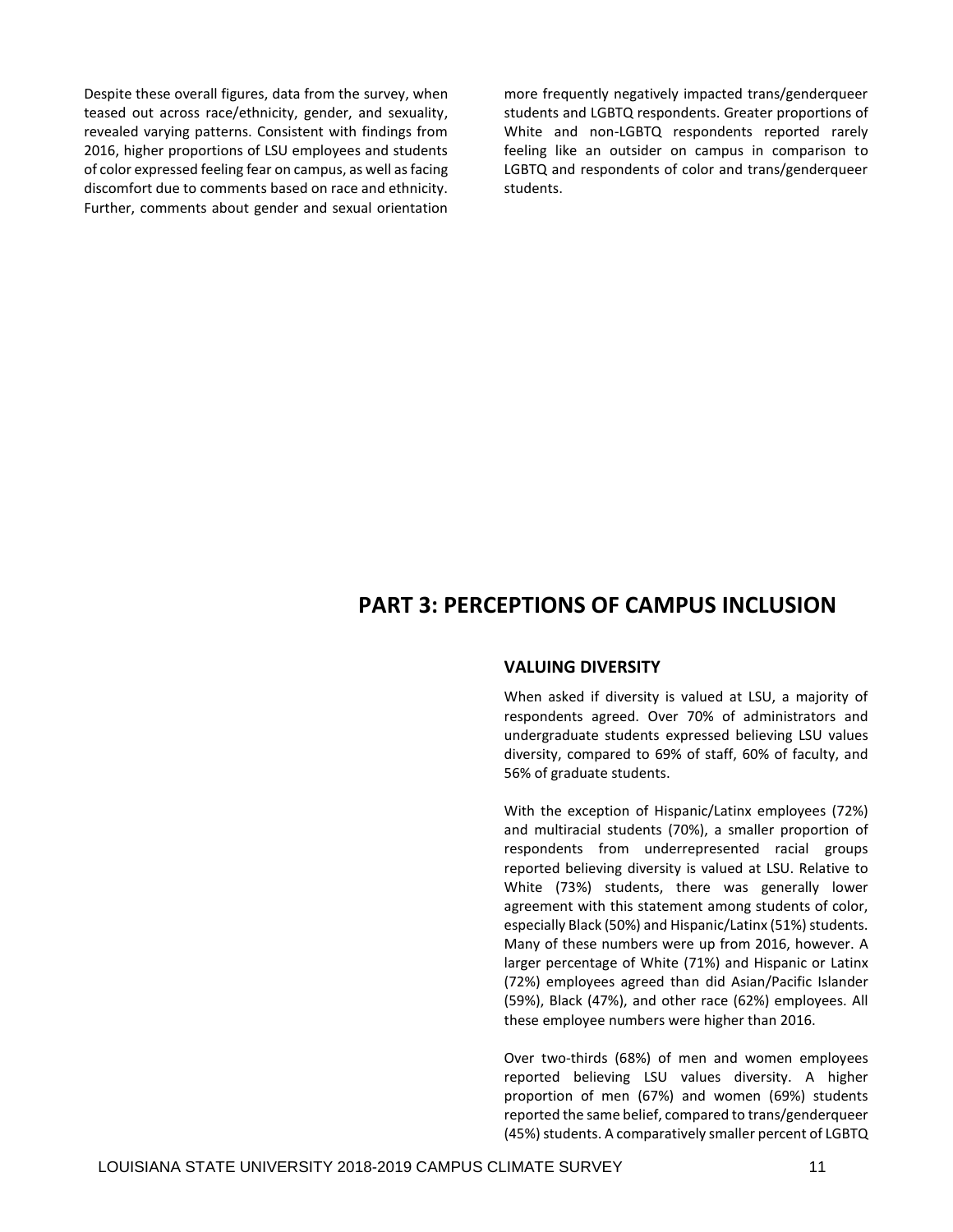students (55%) and employees (48%) reported believing LSU values diversity than did their non-LGBTQ counterparts (70% and 68%). Again, all these proportions were higher than those reported in 2016.

# **TOLERANCE OF INAPPROPRIATE JOKES AND COMMENTS**

Participants were asked a single question regarding tolerance of inappropriate jokes/comments at LSU. Employees reported if they believe inappropriate jokes or comments are tolerated in their department or unit. Students were asked if they believe inappropriate jokes/comments are tolerated at LSU generally. Most employees indicated their department(s) or unit(s) do not tolerate inappropriate jokes/comments. A larger proportion of administrators (87%) expressed the belief, compared to faculty (71%) and staff (76%). Most students disagreed. Only 35% reported believing this conduct is not tolerated on the LSU campus, broadly speaking.

With the exception of Asian/Pacific Islander employees (83%), a smaller percentage of employees of color (63- 74%) than White employees (77%) reported believing inappropriate jokes and comments are not tolerated in their department/unit. Half of Asian/Pacific Islander

students (50%) and about one-third of students across all other racial groups reported believing LSU does not tolerate inappropriate jokes and comments. Most men (78%) and women (74%) employees reported believing their departments/units do not tolerate such conduct. Among students, 36% of men and 35% of women reported believing that about LSU as a whole, compared to 18% of trans/genderqueer students. In fact, 63% of trans/genderqueer students disagreed with the statement. Smaller proportions of LGBTQ employees (63%) and students (24%) agreed with the statements than their non-LGBTQ counterparts (77% and 37%).

# **RESPECT FOR PEOPLE OF COLOR**

Participants were asked a single question regarding respect for racial diversity at LSU: Employees were asked whether they believe faculty and staff of all races and ethnicities are welcomed and respected at LSU. Students were asked if they believe students of all races and ethnicities are welcomed and respected at LSU. Most employees agreed, but a lower proportion of faculty (63%) agreed relative to staff (71%) and administrators (78%). Similarly, most students reported believing LSU welcomes and respects students of all races/ethnicities. A higher percentage of undergraduates (75%) agreed than did graduate students (62%). Most of these figures were higher compared to 2016.

With the exception of Black employees (50%), a majority of respondents from other racial groups reported believing people of all races and ethnicities are welcomed and respected at LSU. Other race (77%) and White (74%) employees expressed this belief in the highest proportions. A majority of Hispanic/Latinx (63%), and Asian/Pacific Islander (52%) employees also agreed with the statement. A greater proportion of White students (77%) agreed, compared to Asian/Pacific Islander (75%), Hispanic/Latinx (63%), multiracial (66%), and Black (54%) students. Three-quarters of men and 68% of women employees reported believing faculty/staff of all races and ethnicities are welcomed and respected at LSU. Among students, a higher proportion of men (76%) and women (72%) compared to trans/genderqueer students (50%) reported believing this. A smaller proportion of LGBTQ employees and students (54%) agreed with this statement relative to non-LGBTQ employees (70%) and students (76%).

# **RESPECT FOR WOMEN**

Most students reported believing women students are welcomed and respected at LSU, with a larger proportion of undergraduates (79%) expressing the belief than graduate students (69%). Most employees agreed women faculty/staff are welcomed and respected at LSU, though a slightly larger percentage of staff and administrators (69%) expressed this belief than did faculty (64%).

Similar proportions of students across racial groups agreed with this statement. Smaller proportions of Hispanic/Latinx (53%) employees agreed, compared to others. A greater proportion of trans/genderqueer students (18%) and women employees (17%) reported disagreeing with these sentiments, relative to men (6%) and women (8%) students and men (7%) employees. A larger percent of LGBTQ students (18%) and employees (26%) disagreed with the statement compared to their non-LGBTQ counterparts (6% and 12%).

# **RESPECT FOR LGBTQ POPULATIONS**

Beliefs about LSU welcoming and respecting LGBTQ students and faculty/staff differed across demographic groups. Nearly two-thirds (65%) of undergraduates and most graduate students (52%) expressed believing LGBTQ students are welcomed and respected at LSU. Most faculty (54%) and 61% of staff and administrators reported believing LGBTQ faculty/staff are welcomed and respected. White (61%), Asian/Pacific Islander (62%), and other race (67%) employees agreed with this statement in greater proportions than Hispanic/Latinx (56%), or Black (53%) employees. White (66%) and Asian/Pacific Islander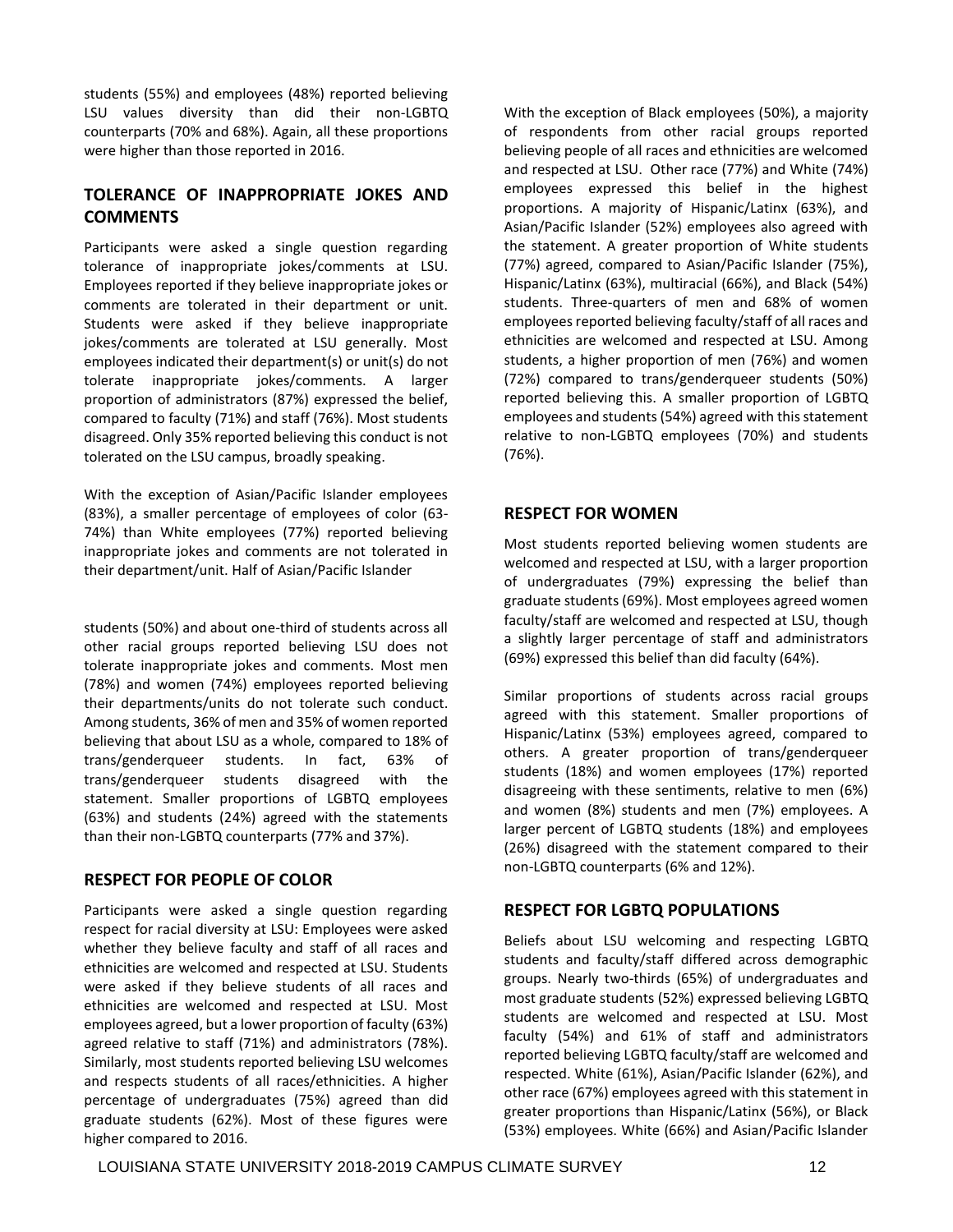(60%) students agreed in higher proportions than other students (53-58%).

Most men (66%) and women (56%) employees reported believing LSU welcomes and respects LGBTQ employees. Nearly two-thirds of men and women students (63-64%) agreed, compared to 45% of trans/genderqueer students. A smaller percentage of LGBTQ employees (40%) agreed than did non-LGBTQ employees (61%). Similar patterns applied to students. Two-thirds (66%) of non-LGBTQ students agreed, compared to 46% of LGBTQ students.

Students left 99 comments relevant to beliefs about whether or not LSU values diversity, tolerates inappropriate jokes/comments, or welcomes and respects students of all races/ethnicities and women and/or LGBTQ students. Employees left 48 comments about LSU valuing diversity, their department/unit tolerating inappropriate jokes or comments, or LSU valuing and respecting employees of color, women, and LGBTQ employees. Written remarks on these issues were fairly polarized.

A majority of student (53%) and employee (81%) comments can be classified as contending *inequality exists*  at LSU. These comments focused on discrimination respondents had seen or experienced on campus and/or expressed the belief that LSU still has work to do on inclusion and diversity. The remaining student (47%) and employee (19%) comments could be classified as contending *inequality does not exist* at LSU; that it does exist, but is not a problem; or that it does exist, but in a way that disadvantages majority rather than minority groups. These comments either claimed there is little/no discrimination on campus, argued against diversity as a public good, objected to topics covered in the survey, or made claims of discrimination against groups not asked about in the survey, such as White people, men, Christians, heterosexuals, political conservatives, or Greek-affiliated persons.

 example: "I think the University as an institution is great Women and employees of color disproportionately left comments about inequality existing. Students did so fairly evenly across demographic groups. Some of these comments spoke of LSU valuing diversity, but having more work to do. As one employee wrote: "Although the university has made strides, there is still much more the university can do to hire more diverse faculty and staff." Some students expressed similar sentiments. For at promoting/instilling diversity, but I think some students still have a long way to go in truly accepting everyone."

Among respondents who left comments about witnessing or experiencing discrimination at LSU, some focused on one issue, such as race or gender. For example, one employee commented: "Women are not paid equally and

their knowledge/input is typically ignored." Other respondents concentrated on intersecting aspects of social status and how they impact experiences on campus. For example, one student wrote, "As an LBGT person of color I do not feel completely safe or accepted at this university."

Comments of the second type, contending *inequality does not exist* at LSU (or that it does exist, but is not a problem or is directed against groups not asked about in the survey)*,* contrasted sharply with the first. Men respondents, students who declined to indicate their race, and non-LGBTQ employees disproportionately left this type of remark.

 For example, one student wrote: "LSU does not have a diversity, inclusion, or tolerance problem." However, a In this category, some remarks expressed the belief that LSU does not have problems with diversity or inequality. larger portion of these comments involved critique of the survey's topics and/or critique of the idea that diversity is a public good. For example, one student wrote: "I'm not so sure why we care so much about diversity. From my point of view, inclusiveness is when all people are treated the same regardless of skin color or sexual preference. At LSU, they are so concerned with diversity that they make those people stick out like a sore thumb and let the 'diverse' people have more opportunities than the regular person all to say LSU helps with diversity." One employee commented: "Diversity for diversity's sake and at the cost of individual excellence is wrong. We should always strive for excellence, regardless of the shape, form, background, etc. we find it."

 "Women and LGBTQ have superior privileges." Many Nearly half of student (47%) and one-third of employee (33%) comments in this category articulated believing majority populations (such as white people, heterosexual persons, or men) or groups not asked about in the survey (Greeks, Christians, or political conservatives) are discriminated against at LSU. One employee wrote: students expressed similar beliefs. For example, one commented: "Are there ANY classes that begin with the word 'white'?? Are there any clubs that have 'white' in their names?? Yes, LSU has a diverse culture... unless you are white." Another said: "As a white male, I feel as though every year this campus takes more and more steps to make this a safe and great space for minorities and females. However, when was the last time that the interests of white men were taken into account?" Other students argued Greek organizations and their affiliates are targeted for unfair treatment or that Christianity and/or conservative politics are unwelcome on campus.

# **POLICE FAIRNESS**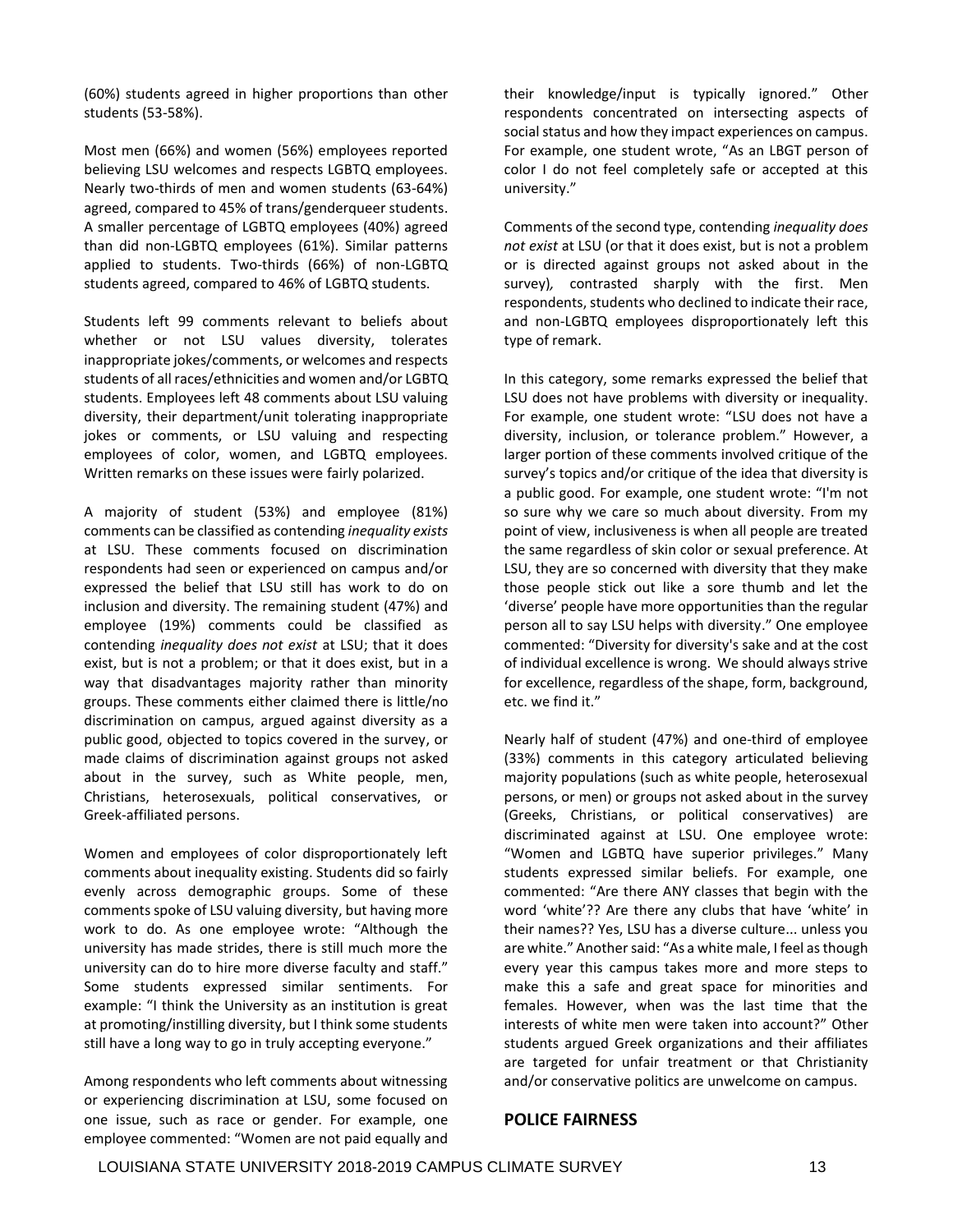fairness on campus: "LSU police officers treat all persons fairly regardless of race/ethnicity" and "LSU police officers Employees and students were asked whether they strongly agreed, agreed, felt neutrally, disagreed, or strongly disagreed with two statements about police treat all persons fairly regardless of gender, gender identity, or sexual orientation."

# **Race and ethnicity**

 agreement with the statement "LSU police officers treat Students and employees reported moderate levels of all persons fairly, regardless of race/ethnicity." A higher percentage of undergraduates (62%) agreed than did graduate students (41%). Similar proportions of staff (47%) and administrators (52%) agreed, compared to a smaller percentage of faculty (37%). Most faculty members (57%) reported neutral responses.

Most White (51%), Black (52%), and multiracial (50%) employees (52%) felt neutrally about the statement. Most other race employees (52%) and White (61%), Asian/Pacific Islander (59%), multiracial (56%), and Hispanic/Latinx (51%), students agreed with the statement. Most Black students agreed (45%) or responded neutrally (44%).

Half of men and 41% of women employees agreed with the statement. Similar proportions of men (61%) and women (58%) students agreed. Most trans/genderqueer students were neutral (55%). Smaller proportions of LGBTQ students (38%) and employees (20%) than non-LGBTQ students (61%) or employees (46%) agreed.

# **Gender and Sexual Orientation**

When asked if LSU police officers treat all persons fairly regardless of gender, gender identity, or sexual orientation, very few employees or students disagreed (6- 7%). Overall, they reported moderate levels of agreement, especially undergraduate students (62%) and administrators (52%). Most faculty (59%), graduate students (50%), and staff (49%) responded neutrally.

Most other race (62%) and Asian/Pacific Islander (52%) employees agreed LSU police treat people fairly regardless of gender, gender identity, or sexual orientation. Onethird of Black and similar proportions of White (43%) and Hispanic/Latinx (44%) employees agreed. Most Asian/Pacific Islander (57%), multiracial (60%), Hispanic/Latinx (51%), and White (62%) students agreed while the greatest proportion of Black students responded neutrally (48%) rather than agreeing (45%).

Larger proportions of men (60%) and women (58%) than trans/genderqueer students (24%) reported believing LSU police treat people fairly regardless of gender, gender identity, or sexual orientation. About half (47%) of men employees and 39% of women employees agreed. A smaller percentage of LGBTQ students (40%) positively assessed the LSU police on this measure compared to non-LGBTQ students (62%). Similar patterns emerged among employees.

Employees left 68 comments about the LSU police. Students left 66. Two employee and two student comments were positive saying, for example: "LSU PD is dope!" or "…all interactions I have had with them are positive." A small portion of employees (n=4) and 13 students left negative comments about policing on campus. The overwhelming majority (86%), however, stated they had little or no interaction with the campus police and therefore did not feel capable of answering the questions (other than clicking "neutral").

# **CONCLUSIONS**

The large majority of respondents expressed feeling LSU values diversity. This was overwhelmingly true for university employees. Smaller proportions of underrepresented populations, including LGBTQ and students of color reported agreeing LSU is committed to diversity and inclusion. Further, when asked specifically about inclusion efforts for people of color, LGBTQ populations, and women, smaller proportions of Black employees and students reported perceiving campus is welcoming for employees/students from those backgrounds. White students and employees consistently expressed positive perceptions of inclusion on campus.

It is also important to note many students and employees reported feeling some issues of inequality on campus do in fact exist. Particularly among graduate students and Black students, feelings of unfairness in regards to how police officers treat all persons were comparatively more present. Concerning feelings of inclusion based on gender and sexual orientation, trans/genderqueer students reported different experiences than their peers. Consistent with 2016 findings, disparities between racial/ethnic, gender, and LGBTQ group members contribute to variant understandings of inclusion in the LSU community.

Ultimately, however, large proportions of LSU employees and students believe the university is committed to creating a diverse community atmosphere and is welcoming to all people. Further, LSU students and employees largely carry beliefs of fairness on campus, particularly regarding LSU police officers. Despite this, many students and employees report beliefs about inequality on campus in an array of arenas. Written comments make clear than some respondents feel this applies to majority groups and/or groups not asked about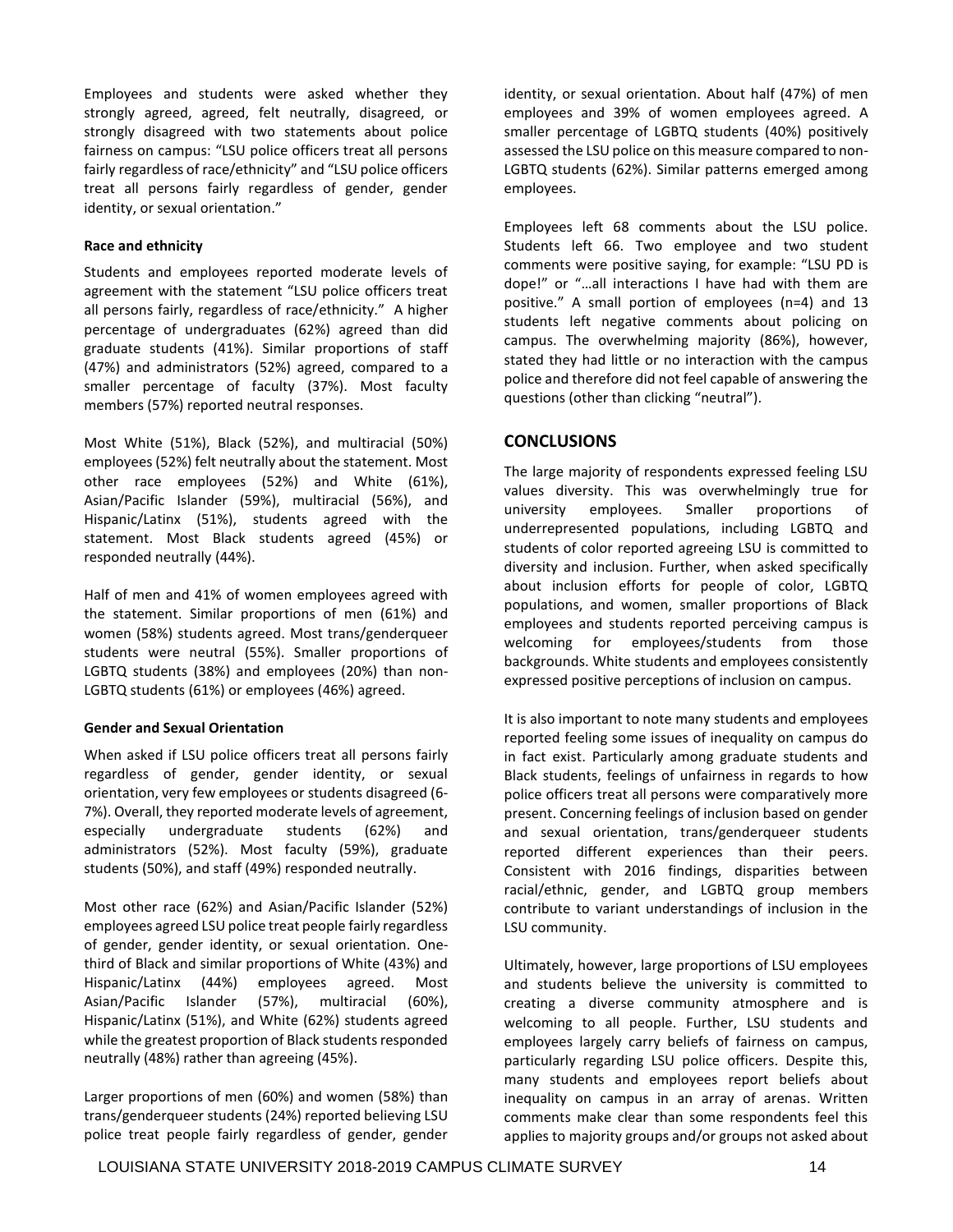in the survey, including White people, men, Christians, and Greek organization members.

# **PART 4: CAMPUS INCLUSION CONCERNS**

# **CONCERNS ABOUT INCLUSION**

 Respondents were asked "How concerned are you with the following issues at LSU?" for a set of topics: sexism, racial/ethnic discrimination, homophobia/heterosexism, access for students with disabilities, Islamophobia, and economic disparity. They could report being not at all, slightly, moderately, very, or extremely concerned.

#### **Racial and ethnic discrimination**

Most students, faculty, staff, and administrators reported some concern about racial and ethnic discrimination at LSU. Answers varied across demographic groups. White students reported being "not at all" concerned about this issue in the largest proportions (48%). Black and other race employees answered that way in the smallest proportions (14%), followed by Asian/Pacific Islander employees (17%) and Black students (22%). Around onethird of White employees (27%), Hispanic/Latinx employees (28%) and students (34%), and multiracial (34%) students said they were not at all concerned.

The most common answer to this question differed across racial groups. White employees (27%) and students (48%) and Hispanic/Latinx (34%), Asian/Pacific Islander (39%), or multiracial students (34%) most often reported being not at all concerned. The largest proportions of Black (36%) and Hispanic/Latinx (41%) employees reported being very concerned. Asian/Pacific Islander employees (31%) and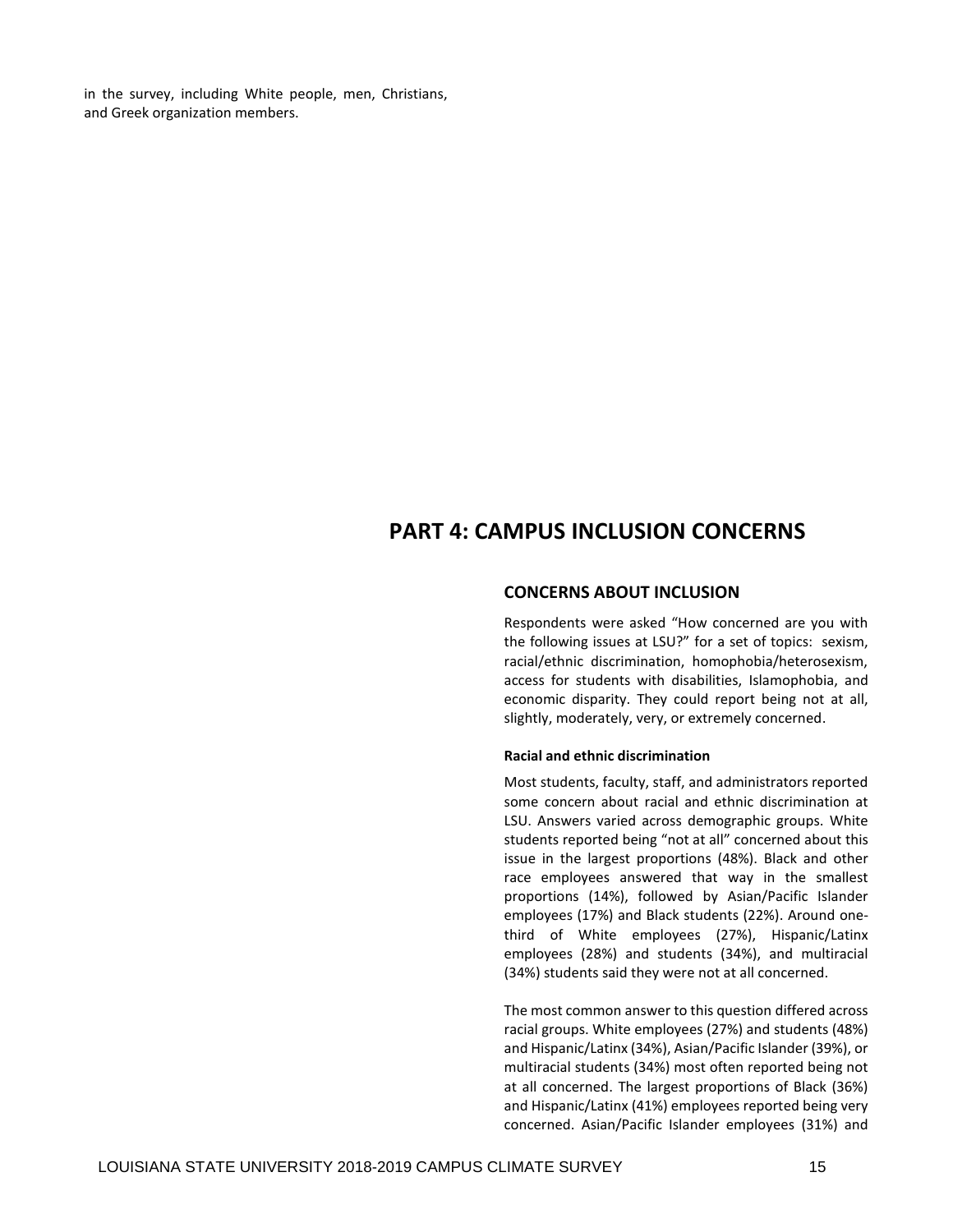Black students (24%) most often reported being moderately concerned.

A greater proportion of LGBTQ employees (89%) and students (80%) than non-LGBTQ employees (73%) and students (54%) expressed concern over racial/ethnic discrimination at LSU. Around one-third of men (30%), 23% of women, and 27% of non-LGBTQ employees said they were not at all concerned. A smaller proportion of LGBTQ employees (11%) said the same. The most common answer from men and non-LGBTQ employees was "not at all concerned." Larger proportions of women and LGBTQ employees expressed some level of concern. Among students, the most common answer for men (54%), women (38%), and non-LGBTQ students (46%) was not at all concerned. The largest proportion of trans/genderqueer and LGBTQ students were moderately concerned and the largest proportion of LGBTQ students reported being slightly concerned (28%).

#### **Sexism**

Most faculty (78%), staff (71%), administrators (76%), undergraduate (57%), and graduate students (69%) reported being concerned about sexism at LSU. However, the most common answer across a majority of demographic groups was not at all concerned. This was true for all racial categories. Large proportions of White and Asian/Pacific Islander (42%), multiracial (37%), other race, and Hispanic/Latinx (38%) students answered this way. Compared to peers, a smaller proportion of Black students (32%) said they were not at all concerned.

Gender and sexuality impacted concerns about sexism at LSU. The most common answer among men (32%) and non-LGBTQ employees (28%) was not at all concerned, but the most common answer from women employees was moderately (25%) concerned. The largest number of LGBTQ (25%) employees reported being extremely concerned about sexism at LSU. Over half of men students (55%) said they were not at all concerned, as did about one-third of women (34%) and 44% of non-LGBTQ students. LGBTQ and trans/genderqueer students expressed concern in greater proportions, comparatively.

#### **Homophobia and Heterosexism**

Most faculty (70%), staff (59%), administrators (75%), undergraduate (52%), and graduate (61%) students reported being at least slightly concerned about homophobia and heterosexism at LSU. The most common response category, however, was not at all concerned. This was true across racial groups.

Gender and sexuality impacted reported concerns about homophobia/heterosexism at LSU. Most men (57%) and non-LGBTQ (52%) students said they were not at all concerned about the issue. This was also the most common answer from men (41%), women (33%), and non-LGBTQ (39%) employees and women students (43%). Trans/genderqueer students and LGBTQ respondents gave very different answers. The most common answer for LGBTQ employees (33%) and students (27%) was moderately concerned. Identical proportions of trans/genderqueer students said they were moderately or very concerned with the issue (24%).

#### **Islamophobia**

Most faculty (69%), staff (61%), administrators (72%), and graduate students (61%) reported being at least slightly concerned with Islamophobia at LSU. Here, too, the most common answer for most demographic groups was not at all concerned, however. This was true for undergraduate students generally and for employees and students across racial groups. It was also the most common answer given by men, women, and non-LGBTQ students and employees. The largest number of LGBTQ students (29%) and employees (26%) reported being moderately concerned. The largest number of trans/genderqueer students (29%) reported being extremely concerned.

#### **Safety**

Most faculty (83%), staff or administrators (82%), undergraduate (78%), and graduate students (81%) reported being concerned about safety at LSU. Slightly concerned was the most common answer among White (33%), Black (29%), Asian/Pacific Islander (28%), and other race (52%) employees and among Black (24%) and Asian/Pacific Islander (25%) students. The largest number of White (25%), Hispanic/Latinx (32%), and multiracial (27%) students reported being moderately concerned. The largest proportion of Hispanic/Latinx (25%) and Asian/Pacific Islander (31%) employees reported being not at all concerned.

A comparatively smaller proportion of men employees and students expressed concern with safety, but about one-third of men and women employees reported slight concern. The largest number of men students reported no concern (36%), while for women students the most common answer was moderately concerned (27%) and trans/genderqueer students was very concerned (29%). LGBTQ (34%) and non-LGBTQ (33%) employees and students (25%) most commonly said they were slightly concerned. LGBTQ students most often reported being moderately concerned (29%).

#### **Accessibility for Persons with Disabilities**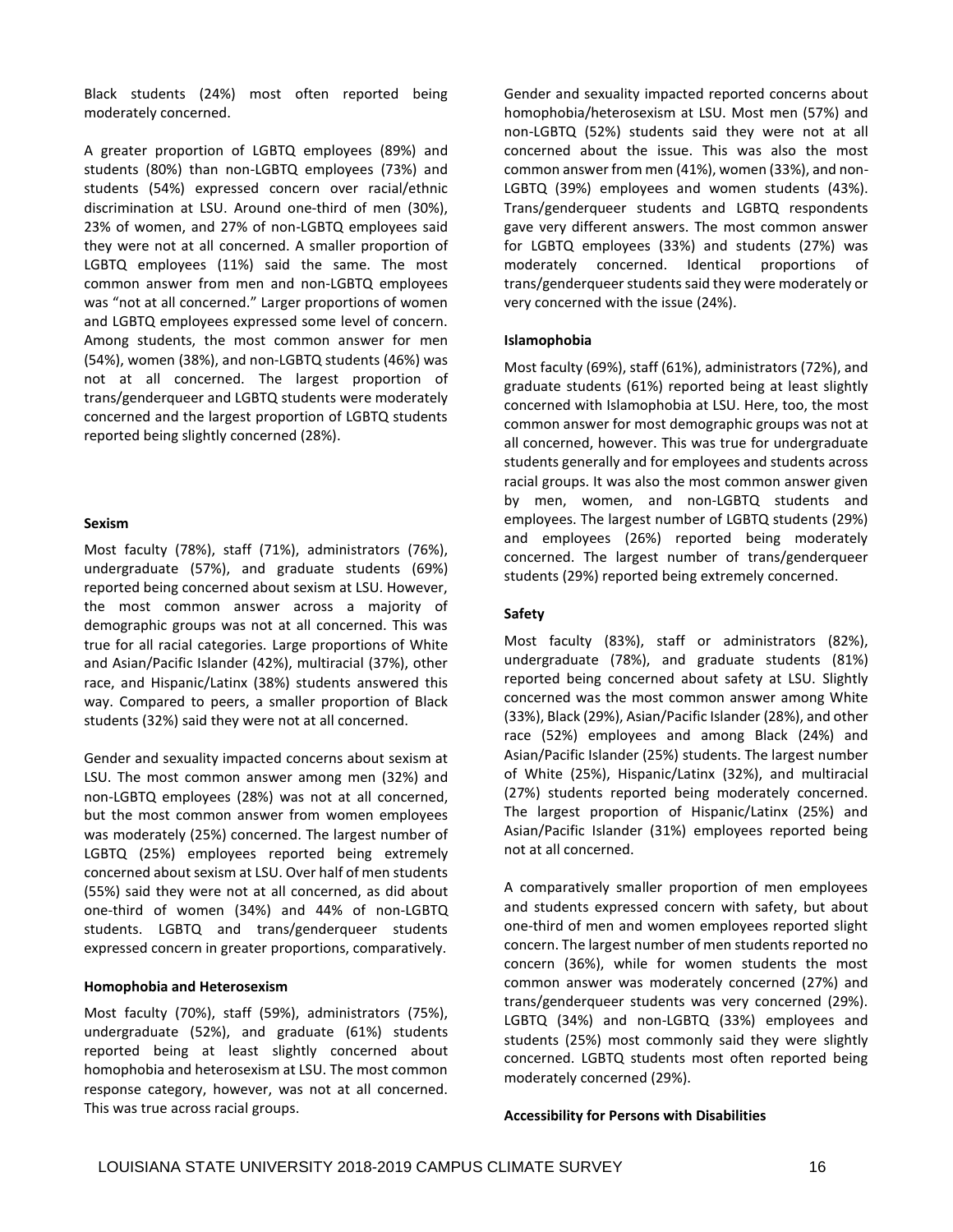Most faculty and staff (77%), administrators (88%), and undergraduate (55%) and graduate students (66%) reported being at least slightly concerned about accessibility for persons with disabilities at LSU. However, the most common answer for most racial groups and for students across gender and sexuality categories was not at all concerned, with the exception of LGBTQ students, who most often reported being slightly concerned (26%) and trans/genderqueer students (26%) and women (23%) and LGBTQ (25%) employees, who most often said moderately concerned.

# **Economic disparity**

Most faculty (83%), staff (78%), administrators (82%), undergraduate (62%), and graduate students (74%) reported being at least slightly concerned about economic disparity at LSU. The most common answer for students across racial groups was not at all concerned. Employees across racial groups most commonly expressed at least slight concern, with the exception of Asian/Pacific Islander respondents, who most often said they were not at all concerned (31%).

Men employees (26%) and students (44%) and women (32%) and non-LGBTQ students (39%) most commonly reported being not at all concerned with economic disparity at LSU. One-third of LGBTQ employees reported being extremely concerned. Non-LGBTQ and women employees (25%) most often reported moderate concern, as did LGBTQ (26%) and trans/genderqueer (29%) students.

 employee wrote: "Student evals notoriously target women professors' appearance." One student wrote: "I Employees left 25 substantive comments about inclusion on this portion of the survey. Students left 55. White respondents, men students, women employees, and non-LGBTQ employees disproportionately left these types of comments. Most employee (68%) and student (52%) comments gave more detail on concerns related to issues such as gender discrimination, ageism, racism, or lack of inclusion for LGBTQ individuals. For example, one never understood privilege until moving to Louisiana. I am white, straight and Christian. I hear horrible things about other races and religions but I stopped speaking out because my defense (not only seemed futile but also) provoked name-calling about me too."

Nearly half (48%) of student and third (32%) of employee comments criticized the survey or asserted discrimination against white, male, Christian, Greek-affiliated and/or politically conservative persons exists at LSU. Men, non-LGBTQ, other race, and unknown race students and other race and non-LGBTQ employees disproportionately left this kind of comment. As one employee wrote "Religion and Faith seems to be looked down on LSU campus." One student commented: "The climate is worse for a white male than anywhere else, especially if you are religious and straight." Another similarly wrote: "many times I am made to feel uncomfortable about being white."

# **CONCLUSIONS**

Similar to responses from 2016, a majority of students and employees reported some degree of concern with sexism, racial/ethnic discrimination, heterosexism, homophobia, and sexism at LSU. The majority of respondents also indicated they have concerns about safety on campus, accessibility for all persons, and economic disparity in similar proportions as 2016. Responses also follow the same patterns across status groups, compared to 2016, with underrepresented group members often reflecting different experiences.

There is a distinct difference in responses across status groups regarding concern about racial/ethnic discrimination. Student responses reflect a decrease in concern over racial/ethnic discrimination from 2016. In contrast, there is an increase in concern reflected in the responses from employees. White, men, women, and non-LGBTQ students reported they are not all concerned about racial or ethnic discrimination, compared to a smaller proportions of other status groups. Student comments support these responses with white, men, and Christian students disproportionately commenting about feeling they are victims of discrimination.

Although a majority of employees and students feeling some concern about sexism, heterosexism, and homophobia at LSU, these concerns are not equally distributed among demographic groups. Gender and sexuality continue to impact the level of concern LSU employees have about these issues. Overall, the level of this type of concern decreased among students and increased among faculty in 2018, compared to 2016. However, like 2016, women and LGBTQ respondents and trans/gender queer students express more concern about these issues than men and white members of the LSU community. Consistent with 2016, most respondents indicated some concern about Islamophobia at LSU. However, the most common response for most groups except LGBTQ employees and trans/genderqueer and LGBTQ students was "not at all concerned." There was an increase from 2016 in employee and student concern about accessibility and economic disparity at LSU. However, the proportion of faculty expressing concern about economic disparity remained relatively unchanged while concern of undergraduates about both accessibility for persons with disabilities and economic disparity decreased. Sex and gender also played a role in concern for accessibility and economic disparity with women and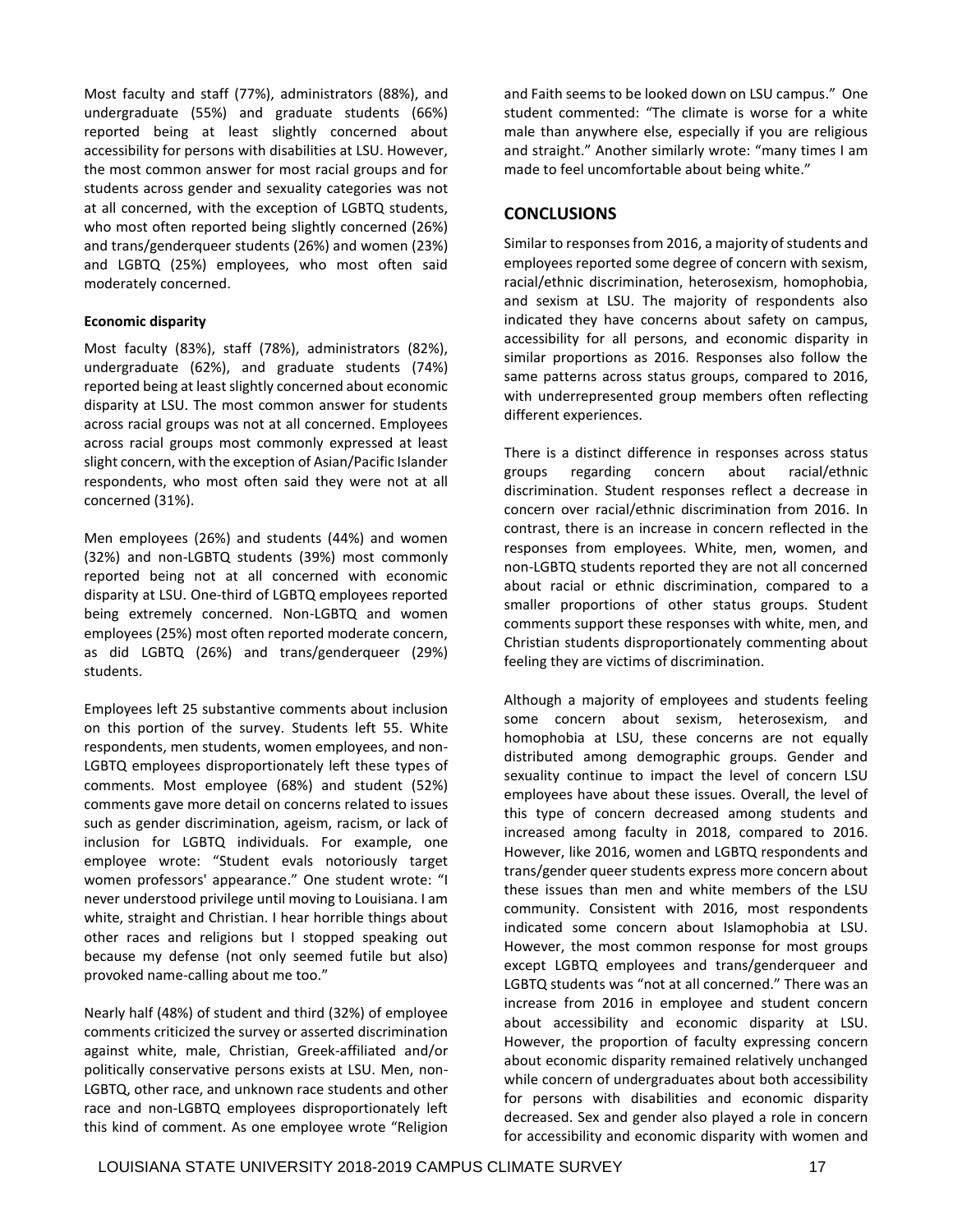LGBTQ respondents and trans/genderqueer students reporting higher levels of concern about these issues than their counterparts.

#### **REPORT AUTHORS**

Sarah Becker, Ph.D. *Director, Center for Community Engagement, Learning, and Leadership; Associate Professor of Sociology and Women's & Gender Studies* Ifeyinwa Davis, *doctoral student, Sociology Department*  Maretta McDonald, *doctoral student, Sociology Department*  Timothy Reling, *doctoral student, Sociology Department* 

# **CAMPUS CLIMATE SURVEY COMMITTEE**

Ashley Arceneaux *Director, Presidential & Policy Communications* 

Sarah Becker, Ph.D. *Director, Center for Community Engagement, Learning, and Leadership*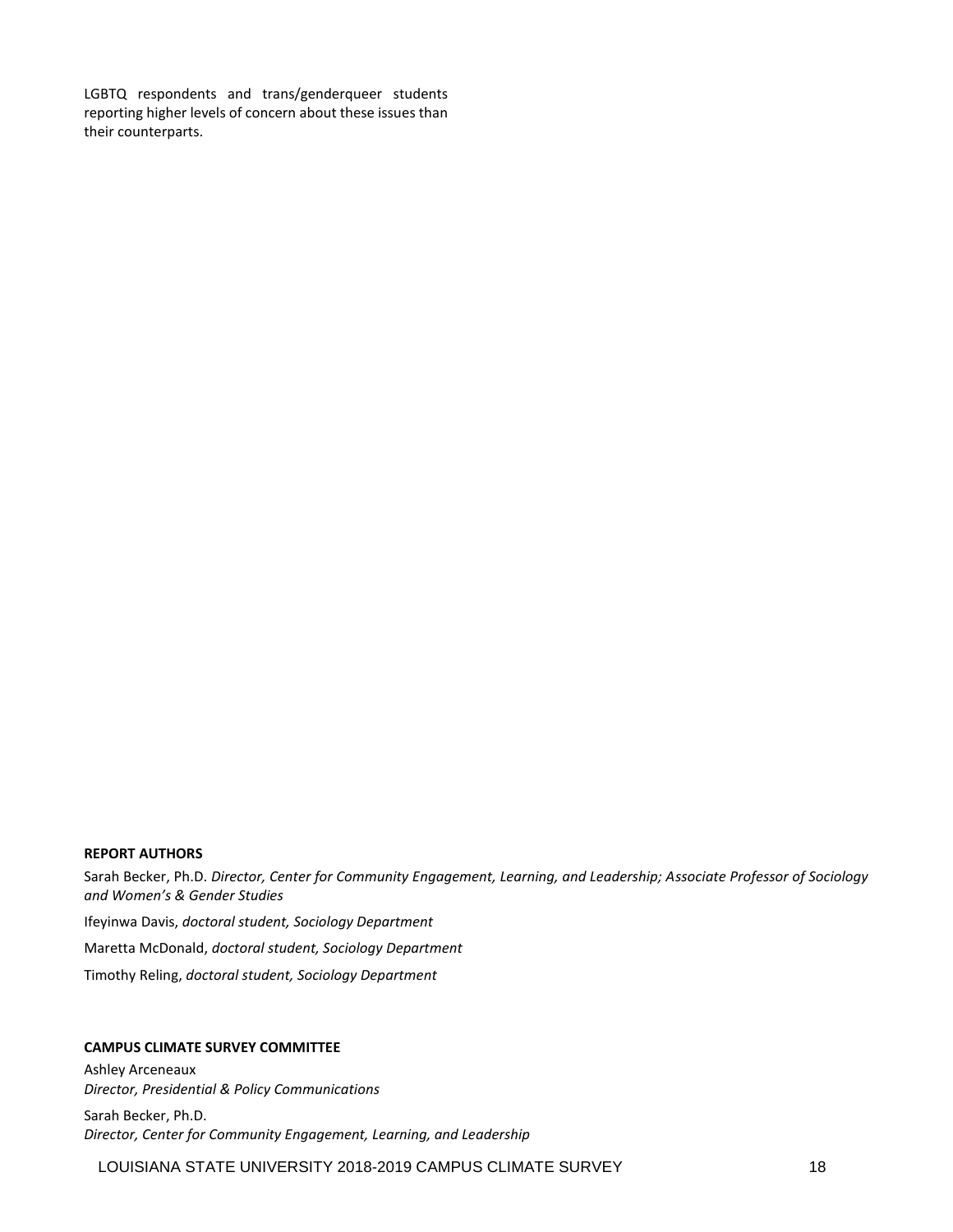*Associate Professor of Sociology / WGS* 

Kristine Calongne Sanders *Assistant Vice President of Communications* 

Mari Fuentes Martin, Ph.D. *Interim Vice President of Student Affairs* 

Tammy Millican *Executive Director, Facility & Property Oversight* 

Dereck J. Rovaris, Sr., Ph.D. *Vice Provost and Chief Diversity Officer* 

Zakiya S. Wilson-Kennedy *Assistant Dean for Diversity & Inclusion, College of Science Associate Professor of Research, Chemistry Education* 

# **FOR MORE INFORMATION ABOUT DIVERSITY AND INCLUSION AT LSU**

Please visit the Office of Diversity Website at [www.lsu.edu/diversity.](http://www.lsu.edu/diversity) You can contact LSU's Vice Provost and Chief Diversity Officer, Dr. Dereck J. Rovaris, Sr. at [drovaris@lsu.edu.](mailto:drovaris@lsu.edu)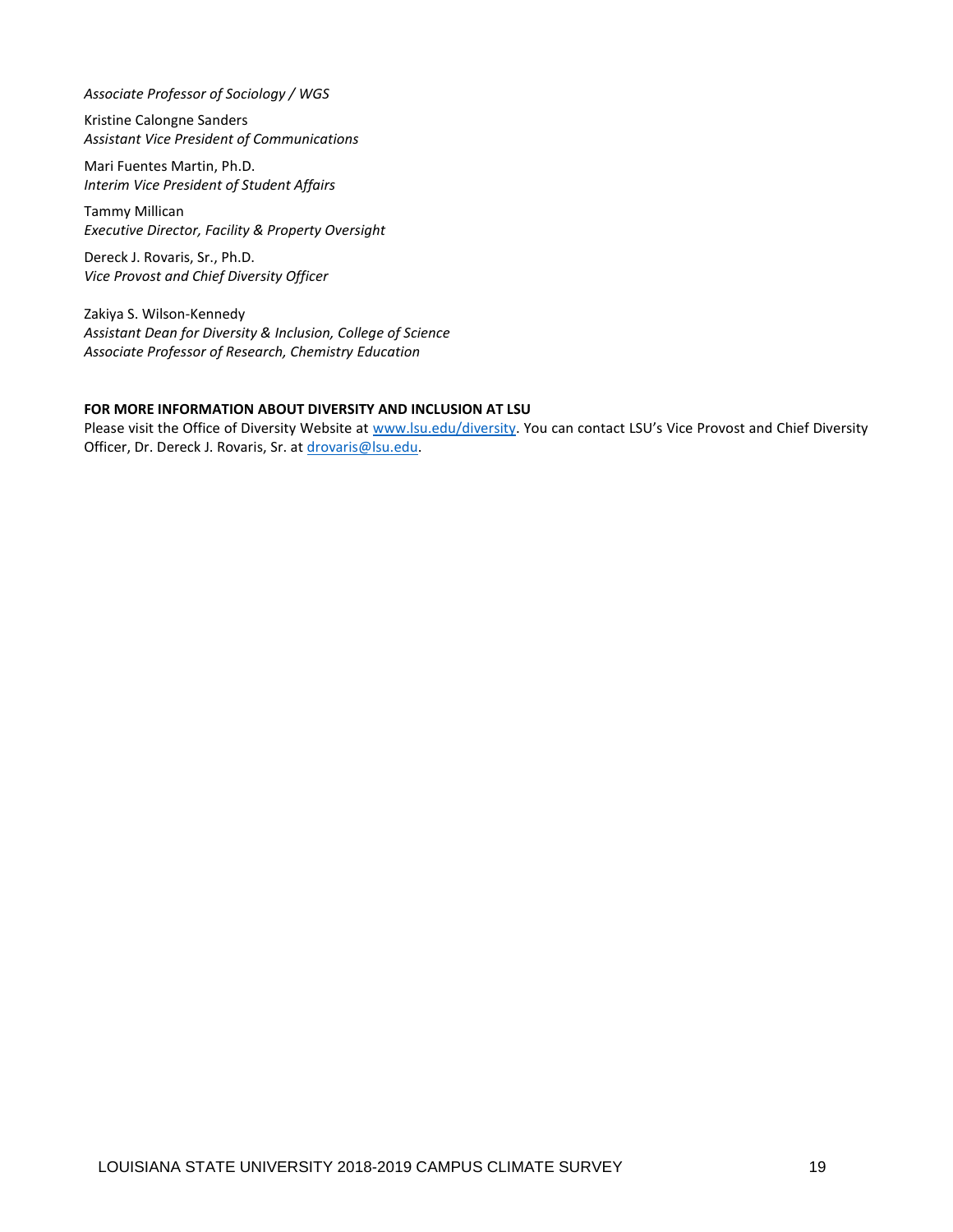\_\_\_\_\_\_\_\_\_\_\_\_\_\_\_\_\_\_\_\_\_\_\_\_\_\_\_\_

race students, multiracial employees, and trans/genderqueer employees) do not appear in the quantitative analyses because their numbers are too small to make meaningful comparisons with descriptive statistics. While other groups with lower levels of representation in the sample (Asian/Pacific Islander and Hispanic/Latinx respondents, other race employees, and trans/genderqueer students) appear in the descriptive statistics and analysis, any patterns relevant to their data should be interpreted with caution, since answers from just a few people can significantly change proportional distributions for the group due to their overall low numbers.

 multiracial (65%) are those who selected "White" and one/more other racial designation(s), typically American Indian/Alaskan Native or Hispanic/Latinx (but not Black). Fewer multiracial students selected "Black" and one/more other  $1$ Respondents who selected two or more races are referred to as multiracial. The largest proportion of students classified as racial category/ies.<br><sup>2</sup> A cisgender man/woman is someone whose gender identity and performance correspond with the sex they were assigned

at birth. In this report, the terms man/men, and woman/women refer to cisgender persons (i.e. people who selected either male or female, some of whom also selected "cis"). Individuals who selected trans; non-binary or genderqueer; and/or male, female, or both (but not "cis") are referred to as trans/genderqueer in this report.<br><sup>3</sup> Populations that comprise less than two percent of the overall sample (American Indian/Alaskan Native respondents, other